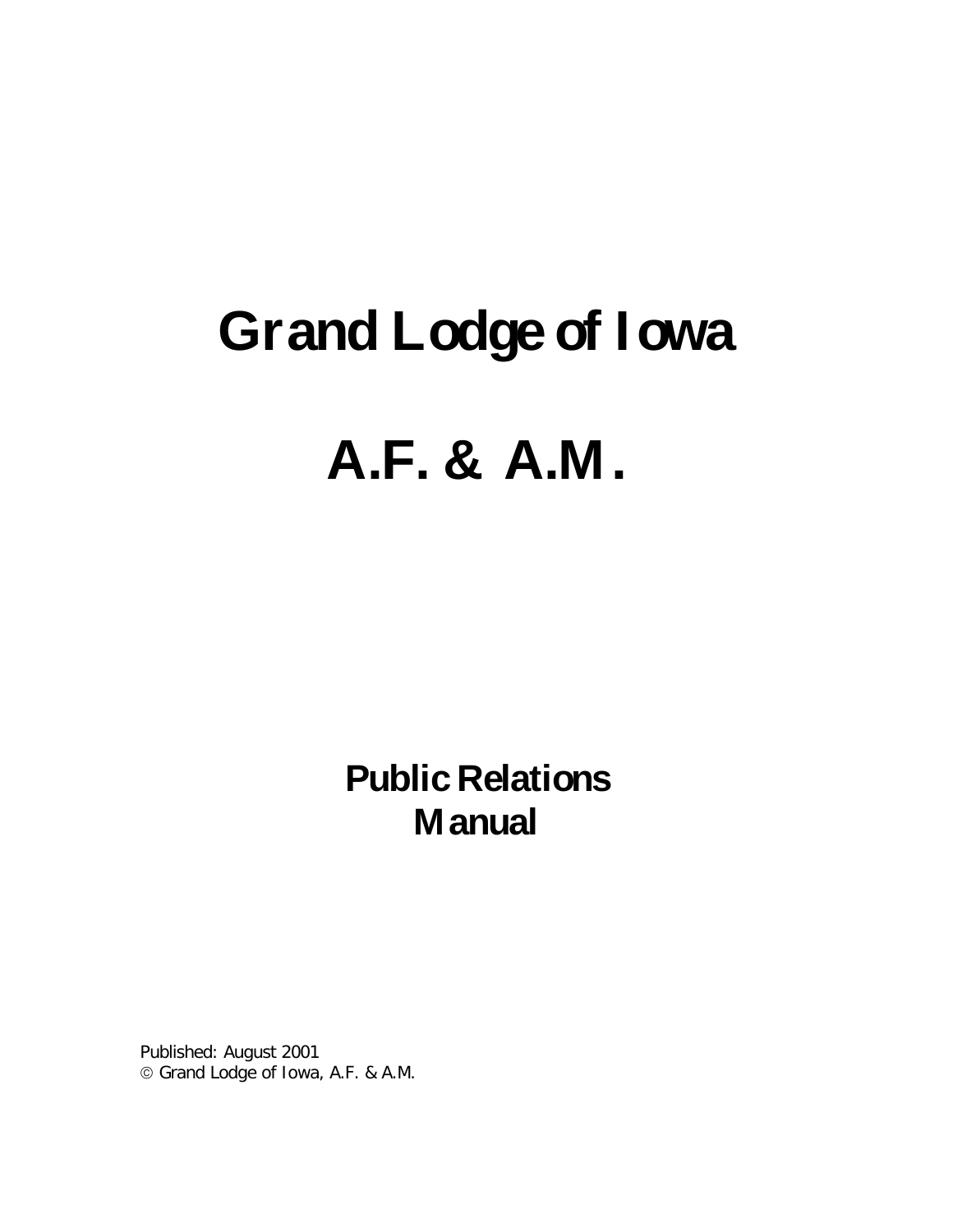## **Forward**

Masonry has a long tradition of "keeping our light beneath a bushel basket." As a result, recent surveys find that fewer than 35% of males in the United States have ever heard the name Mason or Freemason. This compares with 85% who have heard of the Lions or Elks. Of those that have heard of Masons, only 7%-8% say they know something about Masonry.

If we expect men to enter our fraternity with a favorable opinion of Masonry, they must know something about Masonry. We are finding it advantageous if people close to those men also have a favorable opinion about Masonry. What information the public receives, and how they receive it, is the essence of public relations. Assisting lodges and members to provide that information is the purpose of this Manual.

Of course, to have an effective public relations program, it is necessary that the lodge have something to tell. Newspaper editors will be quicker to use your submissions if there is a community benefit rather than an internal lodge activity. After you have established your "community" activities, most editors will be more inclined to feature lodge installations, Grand Lodge visits and similar functions.

This manual builds on the foundations of others. In particular, we thank the Grand Lodge of Vermont and the Grand Lodge of Oregon for their consent to use material from their public relation manuals. This Manual contains copyrighted materials from their works and their help is most appreciated. With their efforts, and now our lodges' efforts, our light should grow brighter and brighter.

Committee on Public Relations

Von T. Ketelsen, Chairman 915 Highridge Rd Apt 12 Carroll, Iowa 51401-2657

Thomas D. Cox 4802 Plumwood Dr West Des Moines, Iowa 50265-5220

C. Eugene Stine 330 W Cedar St Birmingham, Iowa 52535-9013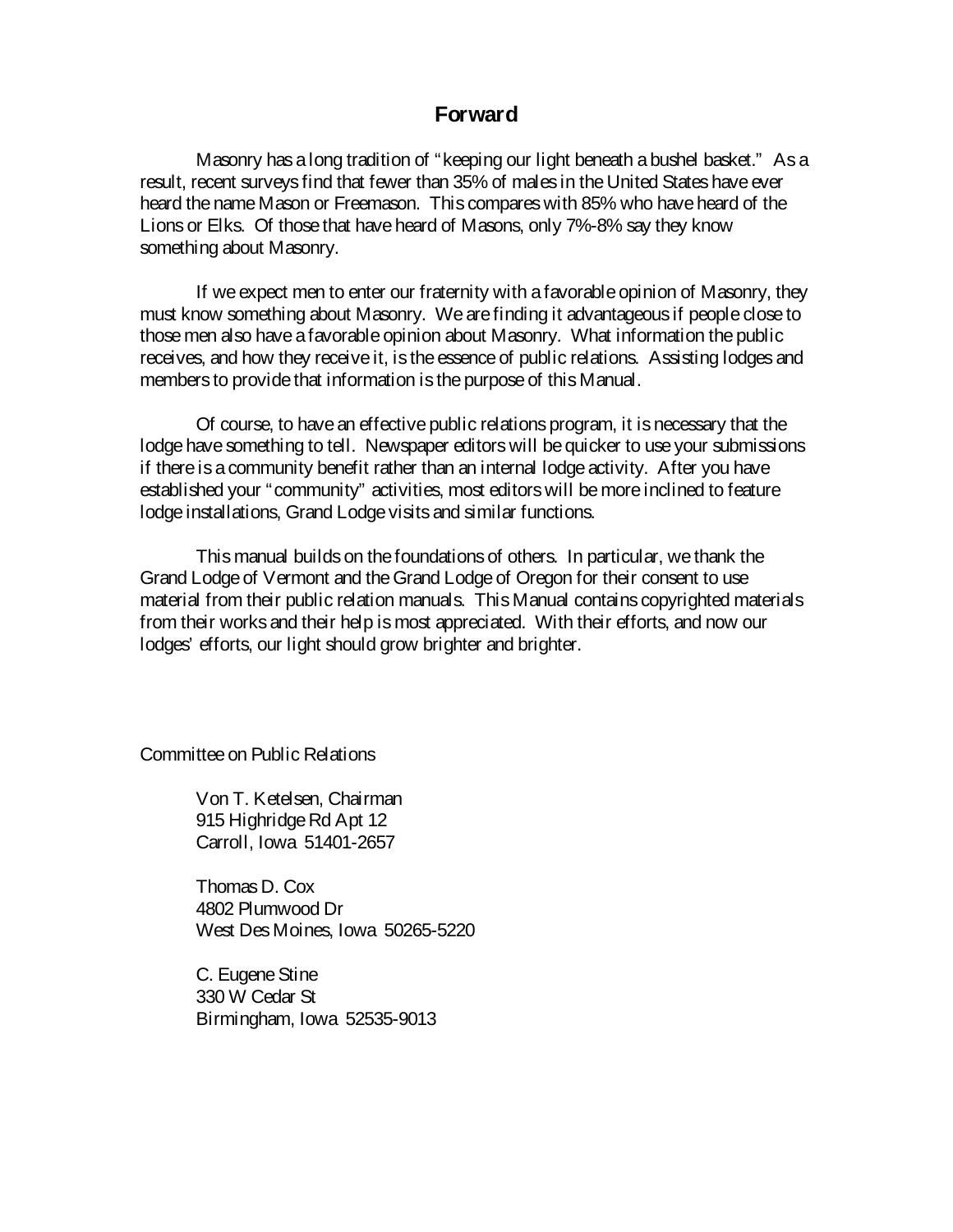# **Table of Contents**

|                                                | p. 1  |
|------------------------------------------------|-------|
| Guidelines Concentrate on What the Press Needs | p. 2  |
|                                                | p. 2  |
|                                                | p. 3  |
|                                                | p. 3  |
|                                                | p. 5  |
|                                                | p. 7  |
|                                                | p. 11 |
|                                                | p. 13 |
|                                                | p. 13 |
|                                                | p. 14 |
|                                                | p. 15 |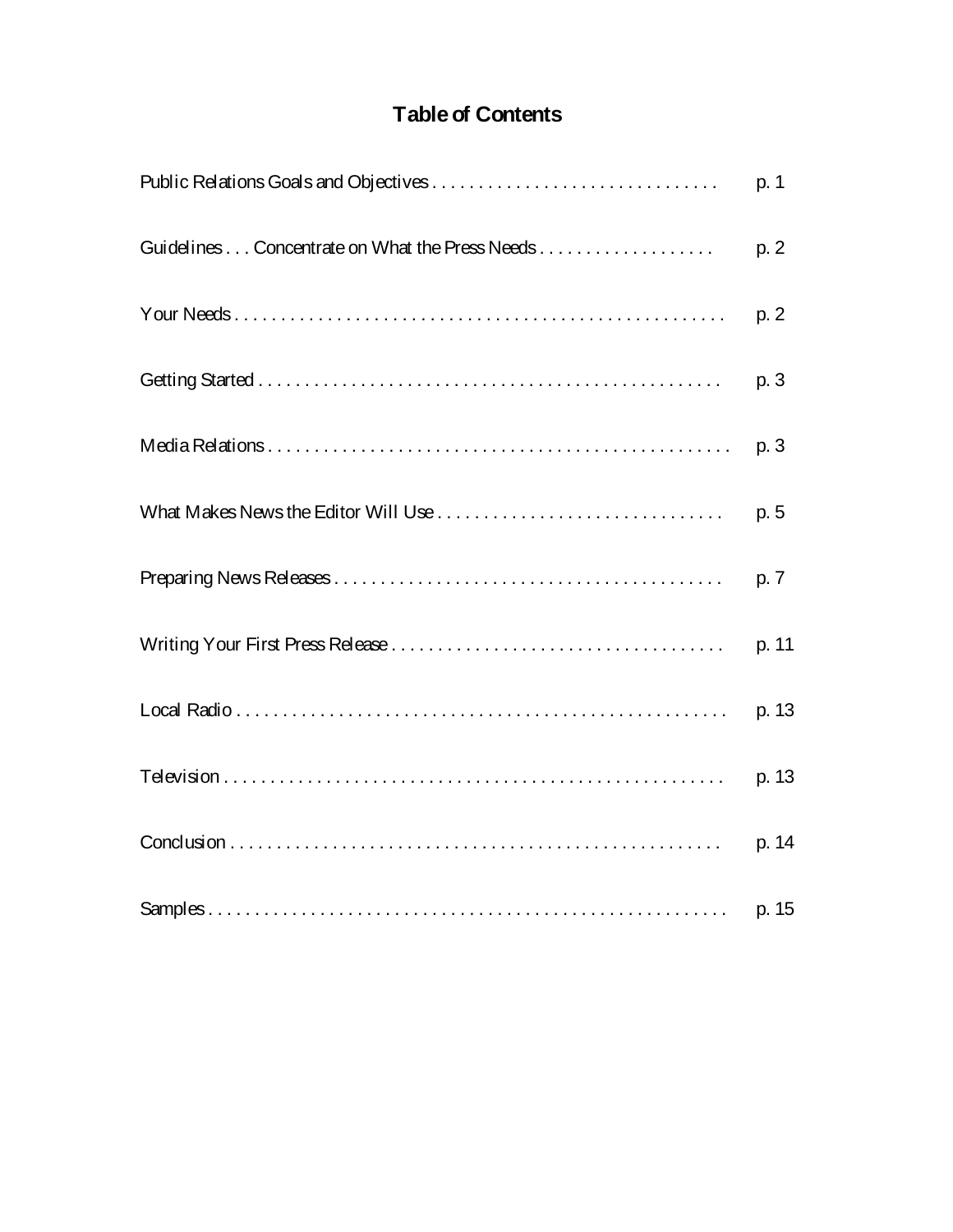## **TO: WORSHIPFUL MASTERS AND WARDENS**

Your first important task will be to select (if you have not already done so) a member of your Lodge interested in serving as Publicity Chairman. No special experience or background is required. Interest and enthusiasm would be helpful. Essential is a genuine desire to get out the "good word" about Masonry in Iowa.

The committee hopes that this information will be helpful to you in developing your Lodge's ongoing public relations program and that it will be of assistance to your publicity chairman.

## **TO: PUBLICITY CHAIRMAN**

Please note and keep the following in mind as you read the rest of the manual. It will make your job easier.

- 1. As PUBLICITY CHAIRMAN, you are the representative, spokesman, and point of information for Masons in your local area regarding activities and events. (The key words to remember are *activities and events.*)
- 2. As such, you should thoroughly acquaint yourself with the activities and events that you are publicizing for your Lodge.

## **SETTING OBJECTIVES AND GOALS**

Before discussing Objectives or Goals, let's first step back and agree on precisely — What is the purpose of Freemasonry?

Not *what we do.* Not *our History.* Not *what we envision.* But the **actual basic purpose of Freemasonry**.

Agreement on this major point is all-important, because it will become one of the basic guidelines to judge the validity, acceptance or rejection of our objectives.

With this in mind, let's agree that the primary purpose of Freemasonry is:

To bring together men of good will, to promote integrity, fellowship, service, good citizenship to the benefit of all humankind.

Based on the basic "purpose," your communications objectives in your community are:

- 1. Increase awareness/understanding of the purpose of Freemasonry.
- 2. Increase awareness of what Freemasons in your Lodge are doing, most particularly in your community.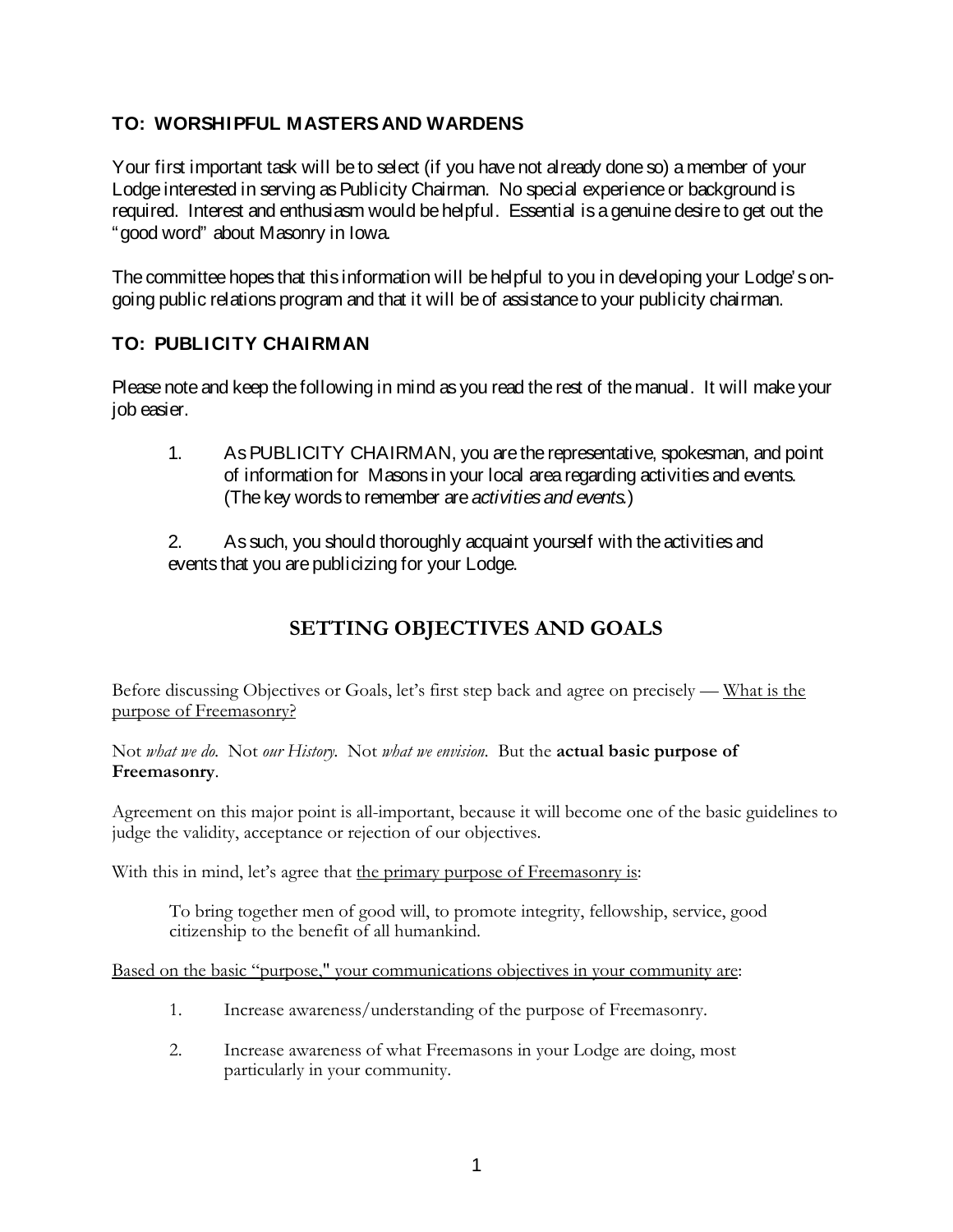## **GUIDELINES. . . CONCENTRATE ON WHAT THE PRESS NEEDS**

From this moment on, let's think of placing news or information in the media as a highly competitive "sport." There are winners, and there are losers. Winners get their material used*.*  Losers do not.

A newspaper, magazine, radio station, television station, or any medium that publishes or broadcasts regularly, faces the problem of filling space or time with news, information, entertainment that they feel will appeal to their audience.

Their job is not easy. It requires continuous effort, plus a great deal of time, skill and investment to find the material they have decided their readers want/require on a regular basis.

Note these guidelines:

- 1. The media needs news, information, and filler on a regular basis.
- 2. It must be the kind of material that "they" feel will be of interest to "their" readers.
- 3. You have "your" information that you want them to use.
- 4. You are competing with every other company, organization, group, or charity for space or time.
- 5*.* The Media is not interested in *what you want.* They are only interested in what *they/their* readers want**.**

6. Therefore, your information must be aimed/adapted/presented in a way to meet their needs, their requirements, in their format. Let's find out what they want in the format they want — and give them what they want, in the format they require.

(Let's never forget *it's their ball, their team, and their ground rules.* And there are lots of applicants who want to play.)

7. The easiest way (in fact, the only way) to find out what the ground rules are, is to **ask**. Ask the editor. Ask the Columnist. Ask the Newspaper in your area. Ask whoever makes the decision on what material is printed.

## **YOUR NEEDS**

Your first step is to establish your objectives for the year, based on the Master's plan for the Lodge. Your objectives should be planned around the Master's plan and schedule for the year. By checking the program for the Lodge, you will have an outline of the Lodge's activities for the year and can plan a series of Press Releases geared to the events that you believe have the best possibilities for placement.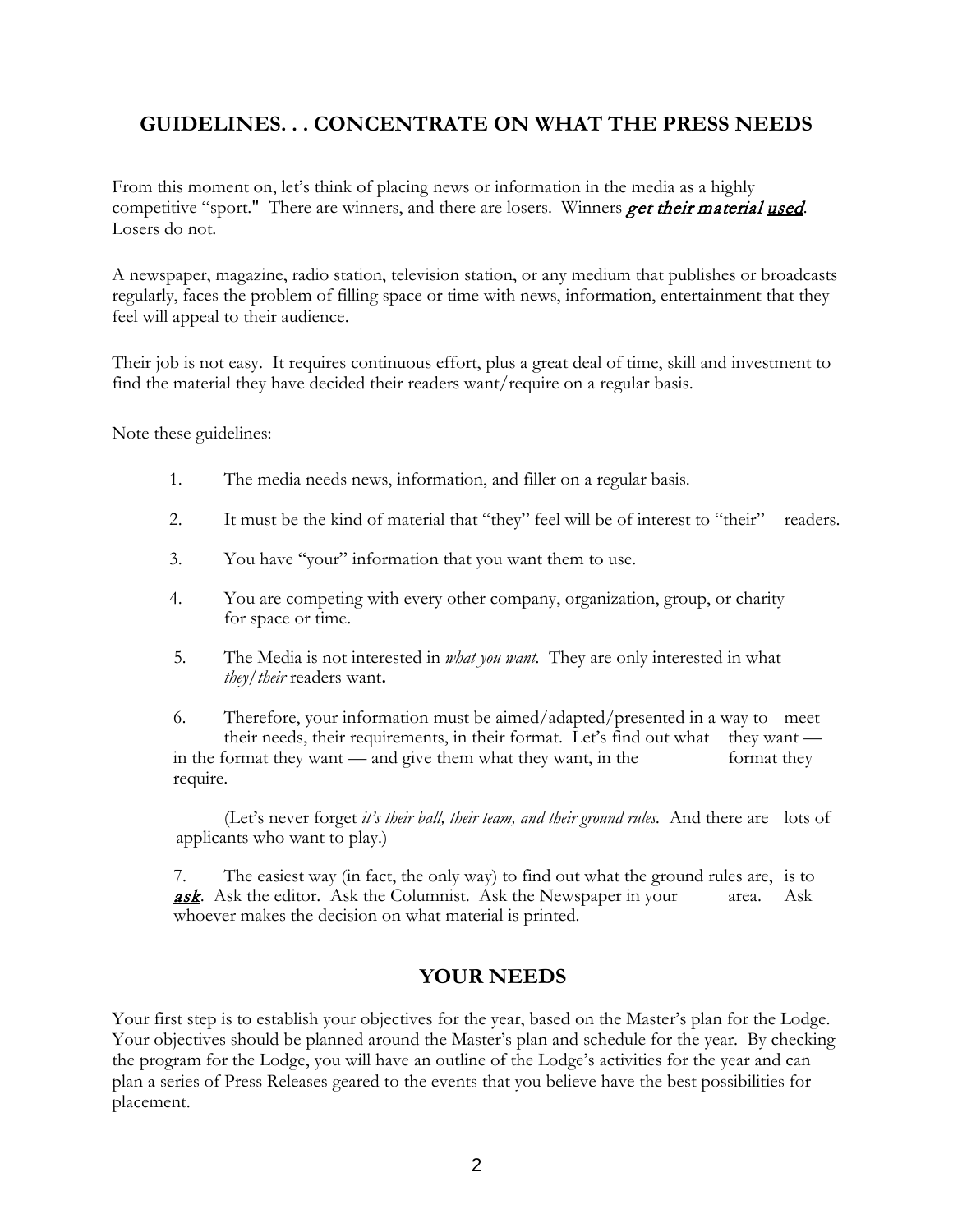## **GETTING STARTED**

1. Your first step in getting started is to look through this manual and get acquainted with its contents.

2. Establish a one-year goal of placing one publicity release a month, or at least one for each meeting or event of your Lodge.

- 3. Obtain a copy of your Master's program for the year. If none exists, get together with the Master and Secretary, and make one.
- 4. Plan your program using those events that provide the best opportunities for press releases.

During the year, you will receive notices of "news" and forthcoming events from the Grand Lodge. Some will present opportunities for community adaptation and trigger news ideas as well.

Once you've selected the items and events that will work best in your community, and you've outlined your plans on paper, sit down with the Master and Secretary. It is important to discuss your plans with them so that they have a clear understanding of your objectives and give you their support. Chances are they will also have suggestions, ideas and input that will help you fine-tune your program. As a good communicator, you will, of course, keep an open mind in evaluating and utilizing suggestions.

### **MEDIA RELATIONS SHAKE HANDS WITH YOUR TARGET**

Most guidelines to effective communication overlook one of the most important steps, person-toperson contact. In your relations with the news media, continuous contact over a period of time combined with accurate information, plus speedy, credible response to questions, will eventually get results. As a communicator for Freemasons, you, more than anyone in your area, must know what Masons are doing locally and elsewhere in the state. *Be informed so that you can inform.* This is the key.

At the communications media, the people are key. Remember that they are the professionals. If you follow the next two suggestions, you'll find your assignment that much easier and can build a working relationship with the press that much sooner:

1. Meet and get to know the press contacts in your area, especially the editor of your local paper. Find out the kind of news they are looking for.

2. Maintain personal communications by phone, in person, and by card or letter.

You've heard the adage, "Names Make News." It's true. The names of your local members, their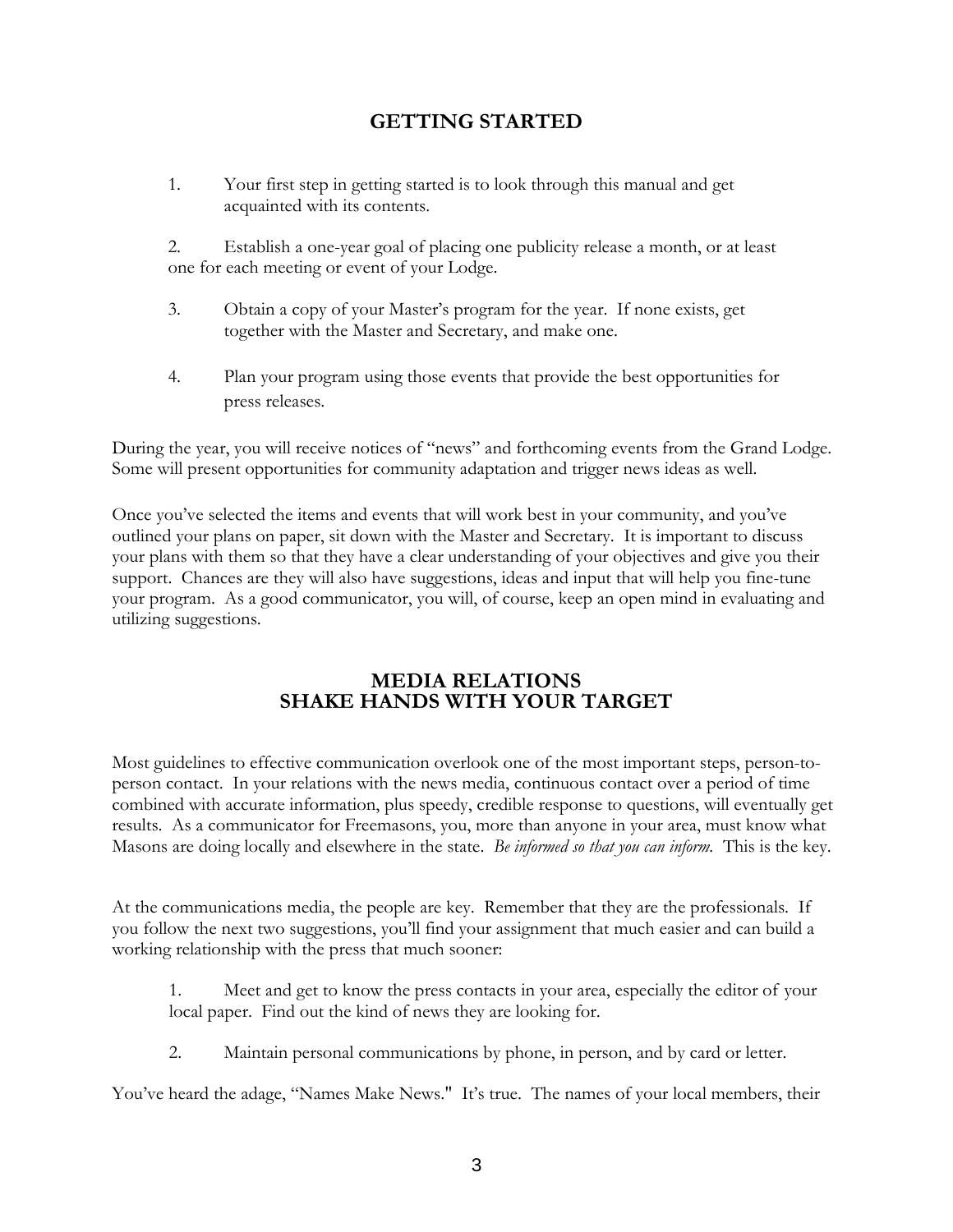activities in the community and to a lesser degree the Lodge, add interest to your releases. The Lodge's activity is of interest, only when its activity impacts on people or the community.

The following are some things to remember about establishing a good relationship with media contacts:

- 1. Never send a story to the media unless you feel it is newsworthy to the community.
- 2. Of course, always use common sense and good taste in your news stories and relationships with news contacts.
- 3. Don't play favorites. If there is more than one contact in your area, give each an equal opportunity for coverage.
- 4. Never ask an editor to run a story as a favor.
- 5. If your story is used in part or in whole, remember to say Thank You.
- 6. If a news contact calls after receiving your release, answer any questions candidly, quickly and completely, so he can complete the story. If you don't know, say I don't know, but I'll find out and get back to you by (date or approximate time). Then ask if that's all right, but then you must do it. You must deliver. That's how you build credibility, confidence and a good relationship.
- 7. Don't be overly dismayed, or call to complain, if your story was not used or only used in part — sometimes space limitations or reshuffled feature schedules cause this. Remember, once the story is in your contact's hand, it is his to do with as he feels fit. It is a good idea to ask how you can improve your release. Ask for thoughts and suggestions.
- 8. Also submit a typewritten list of official titles of officers in your Lodge that are likely to be used in your releases. Some editors find these helpful to check names and titles in any subsequent releases or telephoned stories. Important: You must keep that list up-to-date for them.

#### **WHAT MAKES NEWS THE EDITOR WILL USE**

Not only the Masons, but also the Lions, Elks, Rotary, Kiwanis, K of C, and many other groups in your area are competing for attention in the news media. The limitations on space the news media can give to social, fraternal and religious news competes with everything else. Some of the media may have policies against running such routine articles as organizations' elections, appointments, or achievements. Your "edge" is to know what the editors are looking for, and giving it to them in the time and format which meets their requirements.

You must learn to recognize and use publicity only for those things that interest others.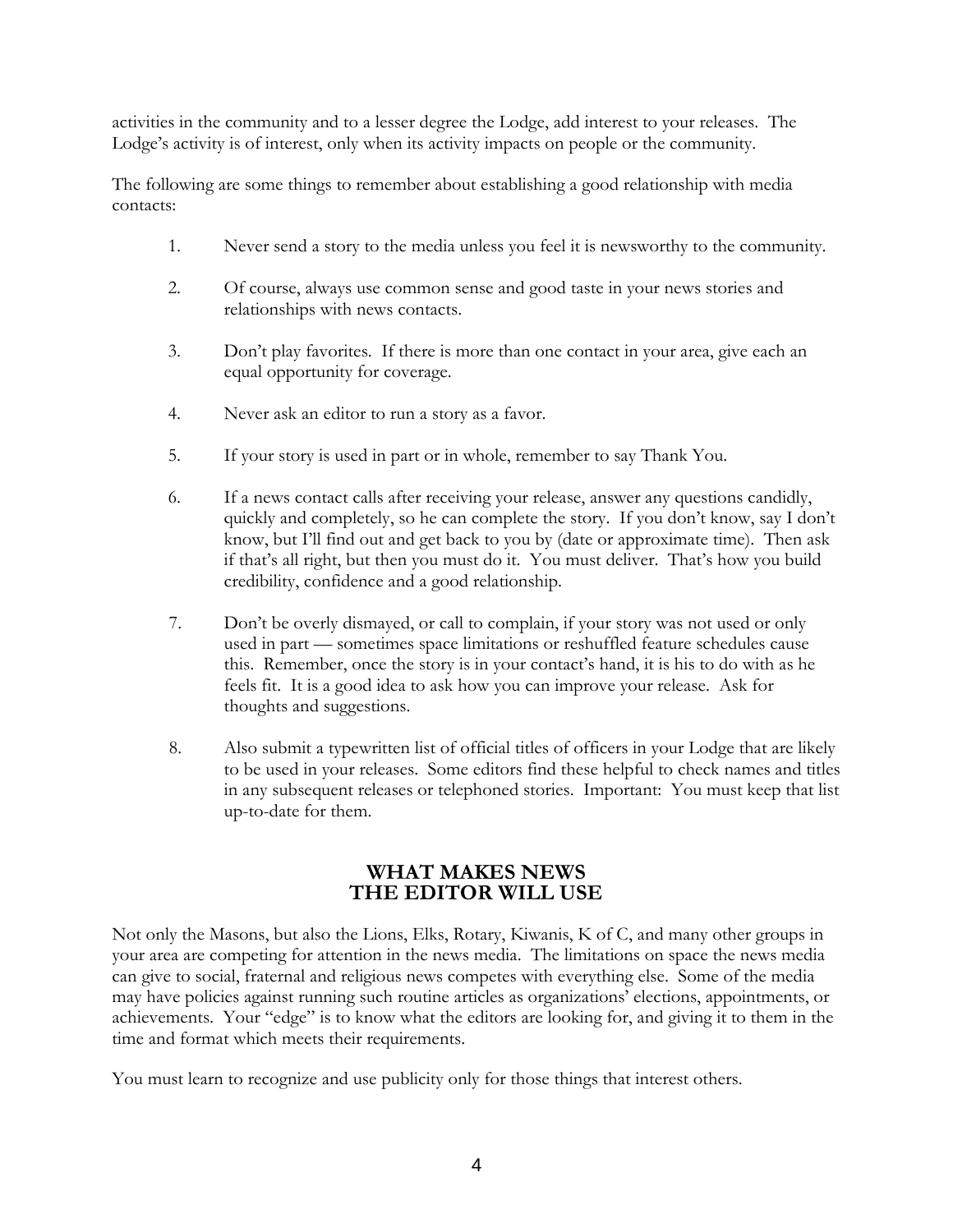You may be the originator of more interesting Lodge programs if you issue a tactful challenge to the officers. "Give me something to publicize" is a request that sometimes works wonders. When members are made aware of the need to think "newsworthy," they are more apt to develop ideas, programs and projects that have news value.

Be part of the planning. Know what is going on. Operate as though you were the media. It is very important to *insist on the lead-time you need to do an effective job.*

At meeting and planning sessions, you must take accurate notes. These are mandatory in preparing your communications plan of action and the news releases. Get used to taking accurate notes because they can be the basis of news phoned to your media contact if news is breaking quickly.

The following are some ideas, which usually warrant space in many of the news media throughout the state:

1. New or Unusual Approaches to publicize annual or routine items. This is where your imagination counts.

2. Human Interest Angles: Everyone appreciates stories about warmth, humor and unusual events of other people's lives, especially if it involves youth, the elderly, the community or deserving persons.

3. Look for "news hooks" in your stories: This might be a single facet that makes your news story different from all the others. Examples: include any firsts; a program designed to accomplish a unique purpose; unusual participation or involvement of people; a new twist to your story theme; onetime only events never before done; something that affects the majority of the people; topical events, information, solutions, etc.

4. Look for potential features in your story - something which people would appreciate knowing about in greater depth. Past events, anniversaries, history and holidays lend themselves to this approach.

5. A flair for the dramatic: The story, unto itself, might be less than exciting, but its history, background, environment, concept, application, or potential may make news.

6. Think about the reader: Each newspaper has particular visual needs and interests. Think of the visual potential of your story as if you were an editor or news director — or someone other than a brother... does the idea still "grab you"? If so, GO!!

7. Initiating or providing support to elements of prime importance to your community… pollution control, youth activities, charities, crime prevention, health and educational activities, urban development, self-help or locally oriented programs for community betterment: all have news potential.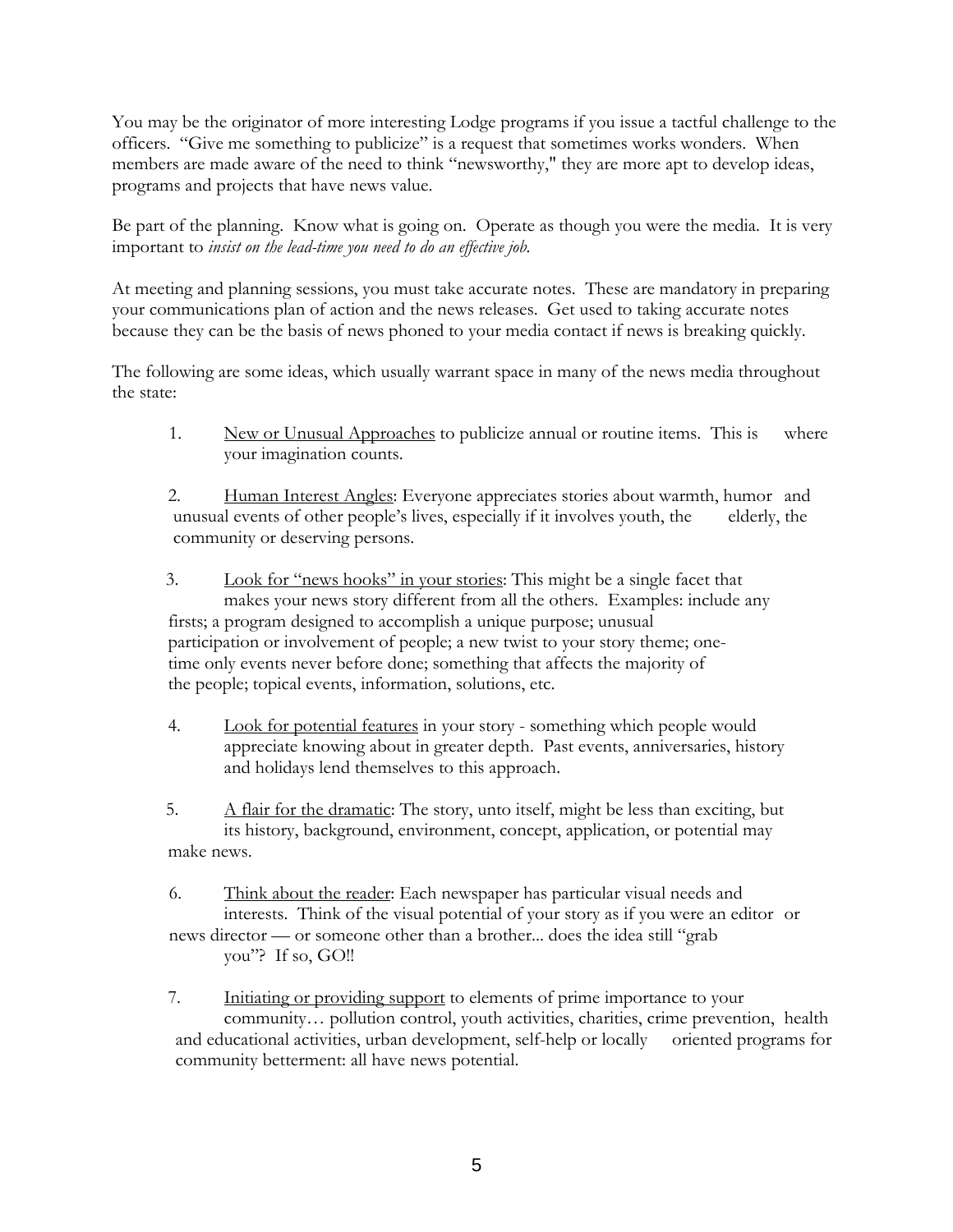- 8. Special Awards received or presented by your organization, especially for other than Lodge activities.
- 9. Guest Speakers, speeches or interviews presented by well-known spokespersons or authorities, particularly those visitors with credentials.
- 10. Reaching milestones as they affect local people and the community.
- 11. Public Installation of Lodge officers... be aware if there is any tie to the community.
- 12. Visitations by Grand Lodge Officers, or for that matter, any noteworthy guest or speaker. Again, the key words are *noteworthy to the community.*
- 13. The three phases of any project depending upon the event, provide at least three opportunities for publicity:
	- a. BEFORE the planning stage, announcement of plans.
	- b. DURING the announcement phase what's going to happen.
	- c. AFTER the event, the follow-up report of what happened.

More tips that usually get your story used. Make sure:

**\***that your story contains something of interest to the community served by a particular media.

- **\***that there is enough factual information.
- **\***that it is timely.
- **\***that the media does not have a policy against publishing articles of this kind.
- **\***that the facts are accurate and the statements quoted are correct.
- **\***that you, or a responsible individual, are available to provide answers to questions after the article has been received. Both names and phone numbers of people to contact to answer questions, must appear in the letterhead of your release.

**\***that the story reaches the right person, particularly at a new newspaper.

**\***that there is no reference to "raffles" or anything similar to gambling, which by law, usually is restricted from use by newspapers.

## **PREPARING NEWS RELEASES … DO'S & DON'TS**

Writing the News Release:

1. There are many methods of writing news releases, but consciously or

otherwise, most writers follow the "inverted pyramid." The diagram below will be helpful in utilizing this discipline of descending-order-of importance: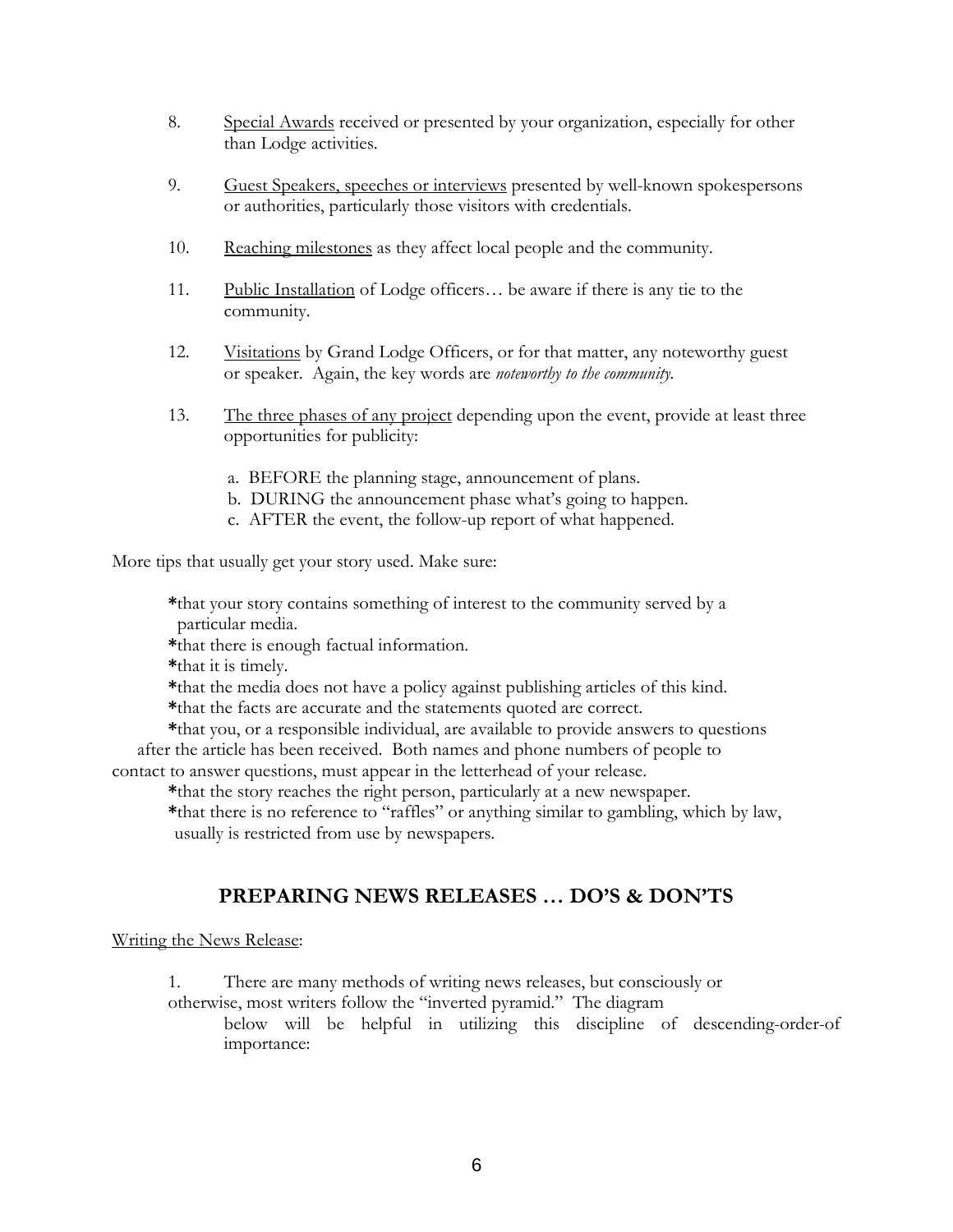#### **WHO, WHAT, WHEN**

#### **WHERE, WHY**

#### **And HOW**

Important Details

#### Other Info

When tight on space or time, editors cut copy to fit their format. So, facts presented in this order are more likely to be used because the story can be cut back to the first paragraph or leading few sentences, which should include the most important of the "Five W's." Few editors have the time to sift through copy in order to rewrite a story. If it can't be cut from the bottom, it could end up in the "round file" under the desk. Remember: the substance of the story should be told in the first two or three lines at most.

- 2. Be sure that each story includes the most important factors of the "Five W's" as soon as possible — those factors that make the news. Certainly by the end of the second sentence you should have covered the most important points.
- 3. Make headlines short and concise.
- 4. The first paragraph is called the "lead" paragraph and should be designed to capture and hold the attention of the reader (editor).
- 5. Accuracy is all-important. Names, dates, places, time, etc. must be specific and correct. Always verify names because a name may have a variety of different spellings. Always use the full name (first, middle initial, and last names) and proper title. Never submit copy using only the last name and initials. Be certain to indicate whether a woman is Miss, Mrs. or Ms. You're almost always safe with Ms. if you are in doubt.
- 6. Always write as an organization, never as "we." Avoid editorializing with colorful adjectives or adverbs that are news taboos, such as: "fantastic," "great," "colossal," etc. Also, quantify amounts when possible. Rather than saying: "The Lodge had a fantastic turnout", say, "More than 200 attended the event, thereby setting a new record in attendance." All claims, opinions, or predictions must be anchored-attributed to someone ("said," "reported," "stated Mr. Jones").
- 7. Write "tight." Use short declarative present-tense sentences (7-10 words at most). Verbs are better than adjectives. Use simple straightforward words as much as possible. Keep paragraphs brief and maintain easy-to-follow flowthrough in them. Include pertinent facts and don't "pad" basic information. If the media wants additional information, they will ask for it.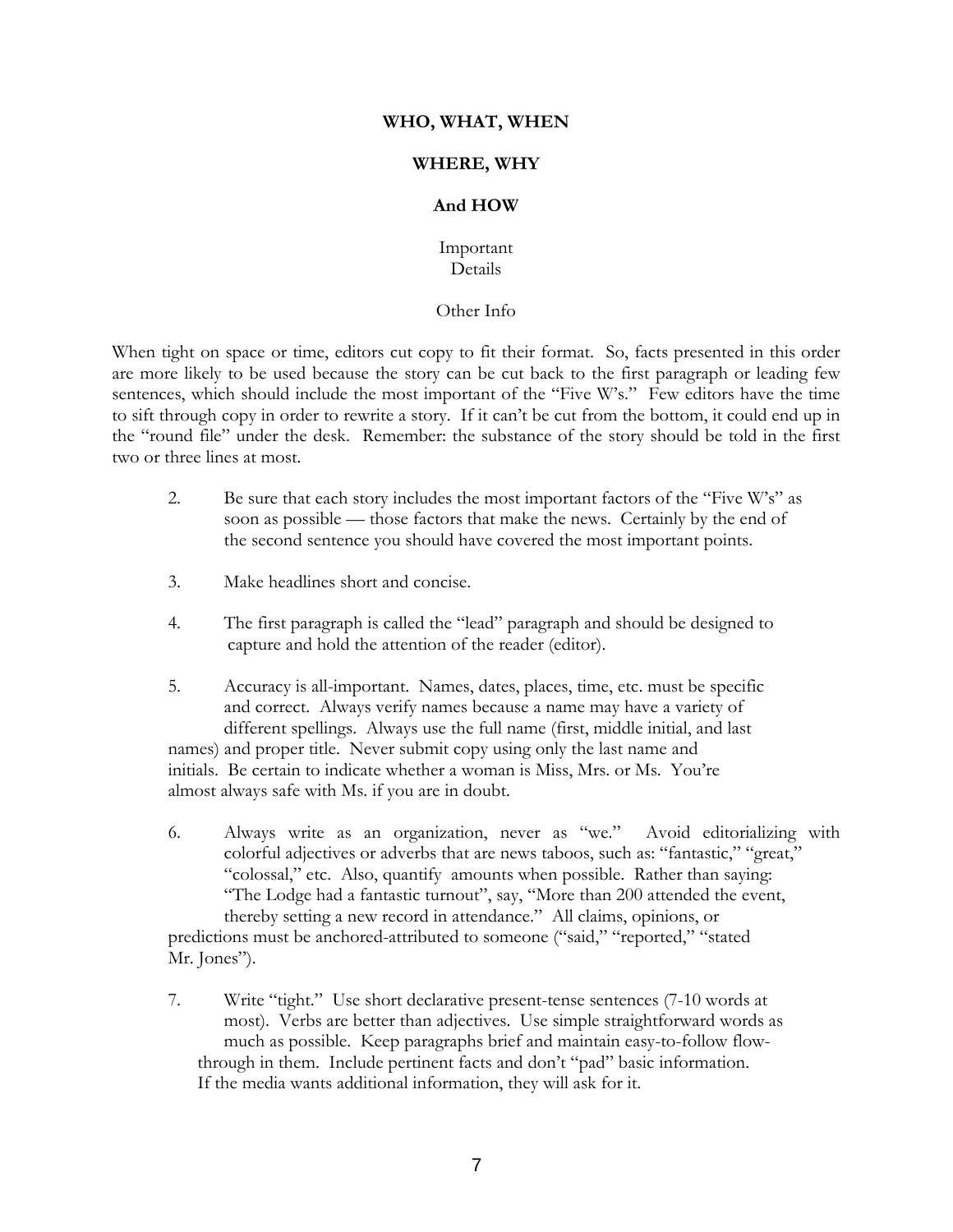#### **Writing Headlines: Follow The Three Golden Rules**

- 1. FOCUS: Go directly to the point, don't dance around, stay on track.
- 2. LANGUAGE: Precise-minimal number of words; no puffer; no intentional exaggeration.
- 3. CONTENT: Most interesting/important point to the reader, not you, not to the craft, not to the master. *To the Reader.*

EXAMPLE: The Worshipful Master of the Lodge is presenting the Johnson Edwards Award to the Sheriff; who is Bill Smith.

Situation A: The Worshipful Master, George Brewster is a great guy, but unknown outside the Lodge.

*Headline: Sheriff Bill Smith Receives Johnson Edwards Award*

Situation B: The Worshipful Master, George Brewster, who is also a town mayor, is presenting the Johnson Edwards Award to the Town Sheriff, who is known as Bill Smith.

*Headline: Mayor Brewster Presents Award to Sheriff Bill Smith*

Analysis: The above headlines compact the news factors of the story to its irreducible minimum in terms of interest to the reader and interest to the community. The fact that it is a Masonic award is of interest to the Craft, not the community. The key factors are the award and Sheriff Bill Smith. George Brewster takes on importance only because he is a mayor.

#### **Reproducing the News Release**

- 1. News releases should, of course, always be clean and neat, and preferably typed (on one side of the paper only).
- 2. Use 8-1/2 x 11 plain white paper that can be handled without tearing.
- 3. Provide ample margins (1-1/2 inches) on each edge of the paper for the editor to mark instructions and make editing notes. Always double space sentences.
- 4. In the upper left-hand corner, type your name, street, city and state address and telephone number. You should list a second name and telephone number on the chance you may not be reachable when the media calls with questions. If you do use a second name, be sure he is versed on the release and its background.
- 5. Very Important: In the upper right hand corner, indicate "FOR RELEASE" Wednesday, May 10, 2000, or whatever date meets the paper's closing date. Newspapers must get materials in advance of closing dates. Check your media for their closing dates and remember them.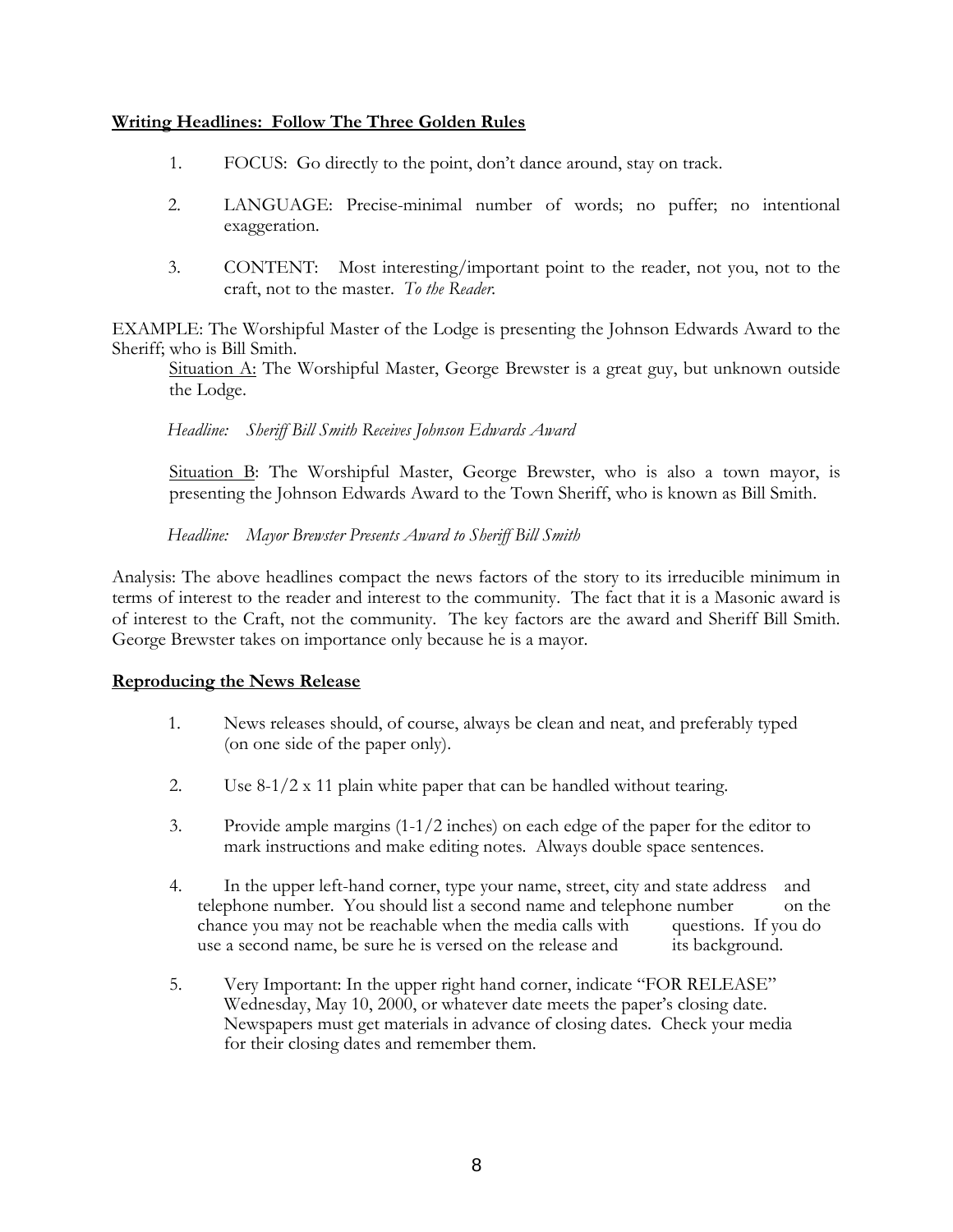#### The Body of the Release

- 1. Leave an inch of space after your headline before you start your lead paragraph. This gives the editor space to rewrite or write his own headline or instructions.
- 2. Indent each paragraph five typewriter spaces.
- 3. If at all possible, your story should not run more than one page. Always end each page, if there should be more than one page, with a complete sentence and paragraph. Write "more" if the story continues to page 2.
- 4. Figures and names: **Figures:** One to ten are always *spelled out* except in time and dates. *Numerals are used* for 11 on up. Never begin a sentence with a numeral. **Names:** First mention of a man's name should be William Townsend. Thereafter, it is Mr. Townsend. **Titles:** Never use Worshipful, Right Worshipful, or Most Worshipful in your copy except when preparing it for a Masonic Publication.
- 5. Staple multiple pages of a release close to the upper left corner. Never use paper clips, particularly with photographs enclosed. Be sure the staple is close to the edge because the pages must be separated in the newsroom and might be torn if the staple is too low.

#### **Photographs**

News articles should be supplemented with photographs whenever possible. Good photographs are a must, if included. All media aim for professional results. You can help and should try to meet their photo standards. Some Lodges are fortunate enough to have volunteers who provide good quality photographs; others should budget a little money for photos.

#### Some Do's and Don'ts About Photography

- 1. Ask each editor's needs regarding size, color or black & white, etc. Follow any information you get from the media.
- 2. Find out how far in advance the paper needs photos and try to meet their deadlines.
- 3. Number of subjects, in most cases, should never be more than four. Two or three are the preferred limit unless for some special reason it calls for a "group" photo. Move in close to the subjects so that faces can easily be recognized. If you can see their aprons, you are usually too far away.
- 4. Action (interest) is a must. Don't have the subjects just sit or stand there grinning at the camera. Show them shaking hands, looking at business papers or casually discussing something, doing anything with implied action. No beverage glasses if it is a banquet.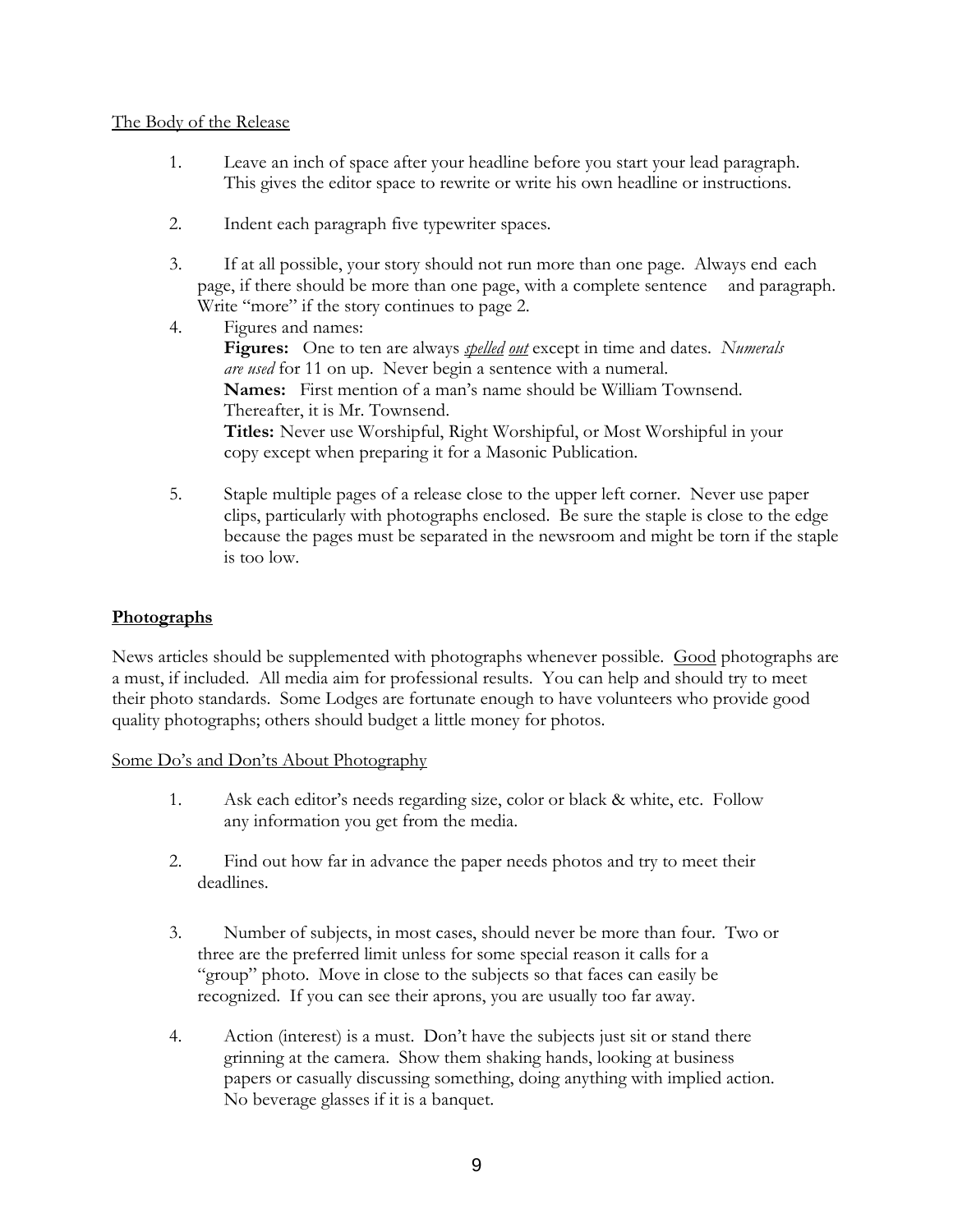#### Captions For Photographs

- 1. The bare facts *What*, *When, Where and Why* should be indicated. This should be followed by the *Who,* name and title, identified from left to right. A portrait photo carries the name, title and name of organization. The source information (name, address, telephone number) typed from left to right should appear above the caption as it does in a news release.
- 2. Never paste the caption across the back of the print; the caption must be easily removable. The caption usually goes to the typesetter and the photo to the reproduction department.
- 3. Never use a paper clip to attach the caption. Never write on the back of the print. Either of these acts will damage the print.
- 4. Captions should be typed on the lower half of an  $8-1/2 \times 11$ " sheet of paper and lay the print face up and centered above the caption so that you can see the picture and read the caption at the same time. Fold the caption up over the face of the print along the bottom edge of the print.

#### **Media Outlets for Your News Releases**

- 1. Daily Newspapers: Many daily newspapers publish once-a-week area sections or special announcement sections. These may be your best chance for local news. If there is a local correspondent ("Stringer" as they are known in the trade,) find out who it is and how they like to receive news — through the mail, by phone, or by email. Get to know them and deliver when you promise some information. Editorial sections that talk about local news are also a possibility. Last, but not least, is the Letters to the Editor section. If something good is done for the community, get someone to write a letter to the editor saying so.
- 2. Weekly Newspapers: Here's where you stand the best chance of getting your news in print. Weekly editors depend on hometown folks for nearly 75 percent of the news they publish. Small staffs mean little time or patience with poorly prepared news releases. Remember to relate to the community.
- 3. GRAND LODGE BULLETIN: Please don't forget to keep your own state Masonic newspaper on the list to receive all of your material. At least here, you will get first hand attention to everything you send. Get to know the deadlines.

## **WRITING YOUR FIRST PRESS RELEASE**

In writing your press release it is easiest if you take a step by step approach. Here are the steps for a sample press release on a Lodge giving awards.

STEP 1. Gather information for your release by interviewing the key people at the Lodge and those who get the awards. When assembling the facts, make sure you cover the five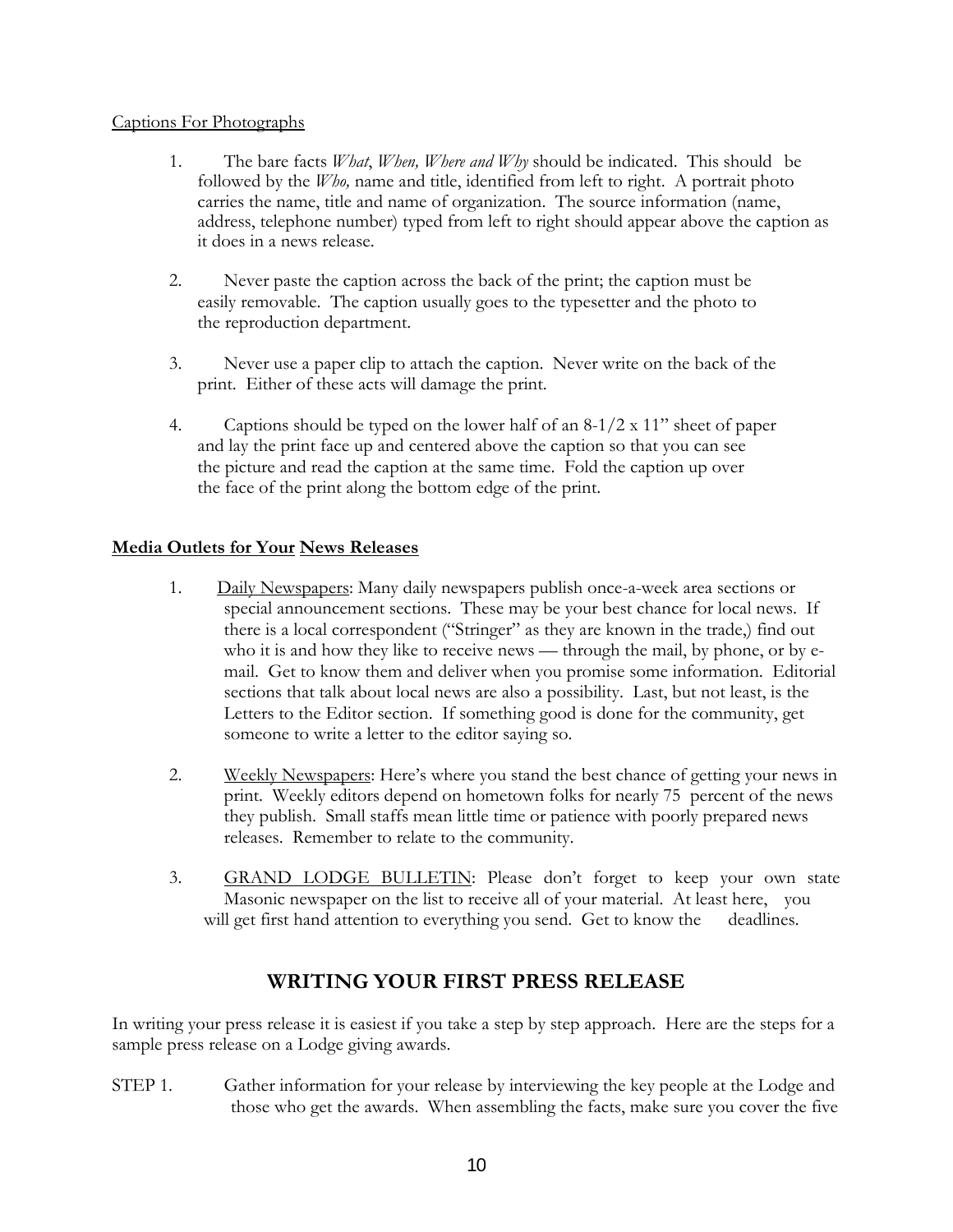"W's," which are "who, what, where, when, why" and how. Check names with somebody familiar with their spelling.

- STEP 2. When you are satisfied you have all the basics, check again for the five "W's." *What's going to happen? Who will do it? When will it occur (hour, day, date)? Where (precise address)? Why?*
- STEP 3. Decide on the time frame for the releases. For the sake of this exercise, you've decided to do two releases.
	- 1. Announcing the selection for the award at a future date.
	- 2. Announcing the award has been made.

Both releases will tend to be quite similar, unless there is something to add a new dimension to the award ceremony. The advantage of doing two releases is that your first release may not get used by the paper. The second release will double your chances of exposure.

STEP 4. Write the headline and release.

\*Avoid Masonic "buzz words," i.e.: brethren, temple, Worshipful Master, etc. Use Members, Masonic Hall, (or Center), Master, etc. Say "meeting" instead of "stated communication." Masons know what MWGM means, but it is better to identify him as "John Q. Jones, Grand Master."

\*Avoid meaningless phrases like "a good time was had by all."

\*Avoid using flower adjectives. For example, after writing, "the lovely ladies of the Eastern Star served a luscious chicken dinner", go back and remove "lovely" and "luscious."

\*Mention location of residence where recipient is "local." \*Refer to local Lodge and/or events.

#### **Example - Background Facts:**

#### **Robert Links To Receive Masonic Award**

\*Event: Special award for distinguished Masonic Service. Fifty and twenty-five year pin. Work for Lodge Awards \*Recipients: Robert K. Links, James A. Crouch, Arthur H. Bushel. \*Presenter: John A. Doe, Deputy Grand Master, Grand Lodge of Iowa \*Sponsor: ABC Lodge

#### **Example of Release #1, Prior to event:**

#### **Robert Links To Receive Masonic Award**

Robert K. Links of Des Moines has been selected to receive a special award for distinguished Masonic service by the Freemasons of ABC Lodge No. 5.

The presentation will be made November 2 at a special awards banquet set for the Lodge members, their wives and families. James A. Crouch will receive his 50-year award, and Arthur H. Bushel will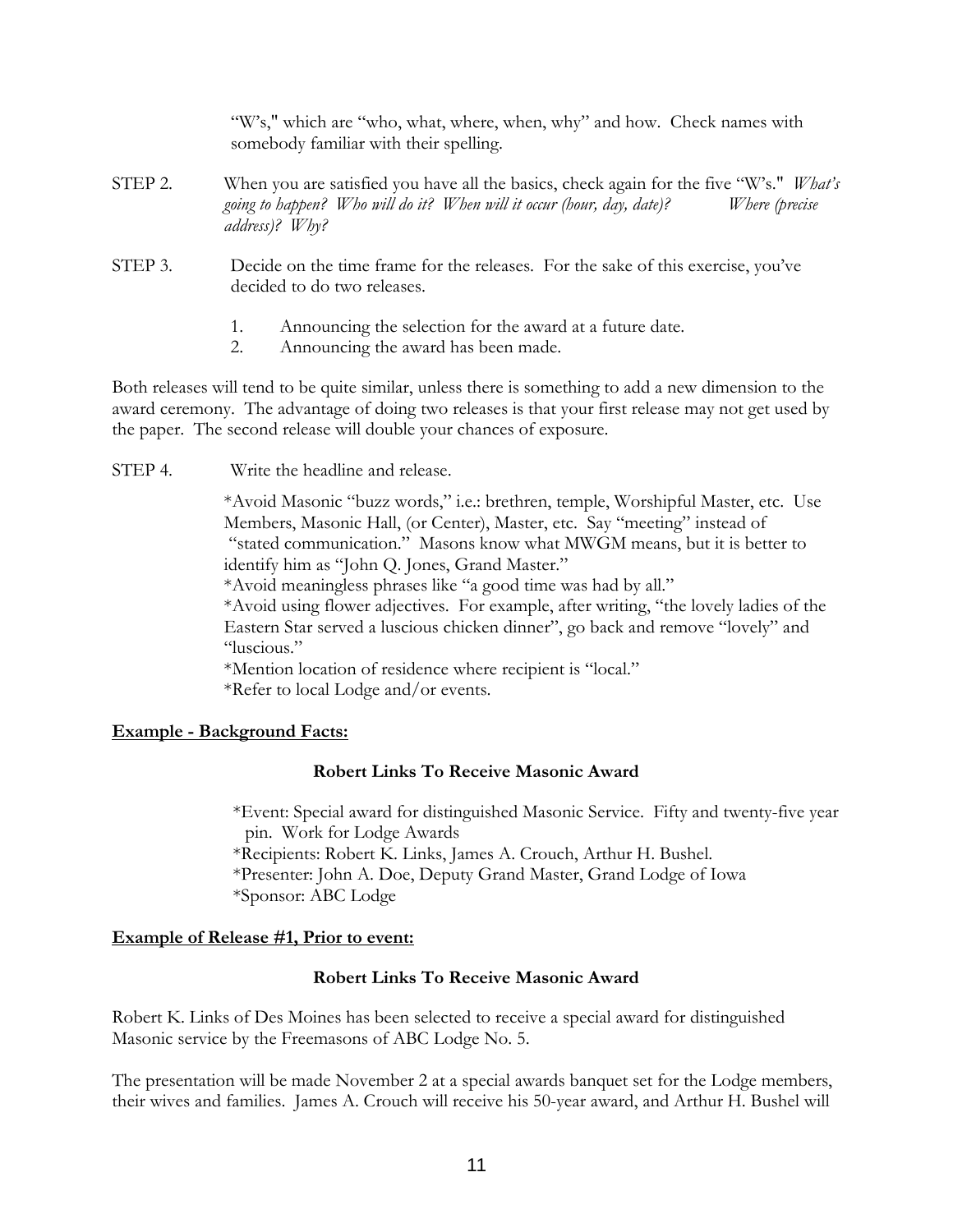receive his 25-year pin. All presentations will be made by John A. Doe, Deputy Grand Master, Grand Lodge of Iowa who will attend as a special guest and personal representative of the Grand Master.

The award presented to Mr. Links is one of the highest awards that can be presented to a Freemason for exceptional Masonic service. Freemasonry is the oldest and largest fraternal organization in the world. Iowa Freemasons celebrated their 159th year in 1994, and continue to assist and work for the good of Iowa communities.

#### **Example of Release # 2, After the event:**

#### **Links Receives High Masonic Award**

Robert K. Links of Des Moines was presented a Distinguished Service Award at a special awards night banquet sponsored by ABC Lodge No. 5 on November 2. The presentation was made by John A. Doe, Deputy Grand Master, the Grand Lodge of Iowa. The award recognizes outstanding masons for distinguished Masonic service.

Other awards presented included a 50-Year membership pin to James A. Crouch, and a 25-year membership pin to Arthur H. Bushel. Several brothers were also recognized for their efforts of time and initiative toward the ongoing contributions to the Lodge. Over 50 family members, Lodge members and friends attended the banquet and program.

Freemasonry is the oldest and largest fraternal organization in the world. There are approximately 30,000 Freemasons in Iowa with lodges in more than 300 communities.

## **LOCAL RADIO**

If you have local radio stations treat them just like any other editor. They have departments and shows that use local news. They are particularly interested in coming events, so mail your material to the care of: The News Editor. Brevity is particularly important when working with radio stations as their time is limited. Still, make sure you give them all the facts.

#### 4 STEPS TO GETTING "ON THE AIR."

- 1. Personally visit the radio station and ask about its Community Program and about Public Service announcements.
- 2. Ask how the station would like you to prepare copy for each program and the deadlines.
- 3. Write your announcements exactly as directed. (If you get no specifics, follow the guidelines you have been reading about here.)
- 4. Whatever you write, get it to the station on time!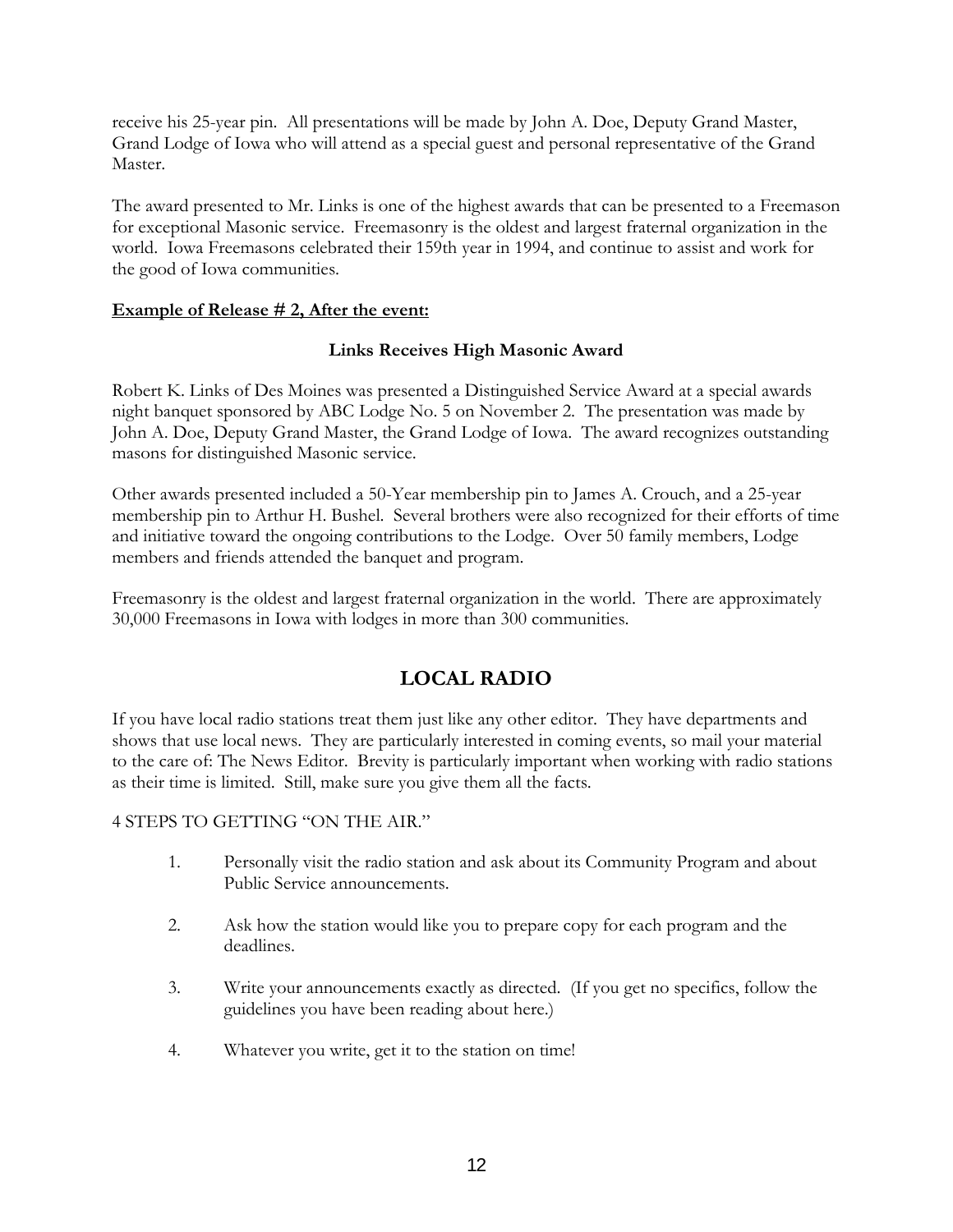## **TELEVISION STATIONS**

If your lodge is doing a project in the community that might have wide public interest, make sure that you let the television stations in your area know about it. Examples of projects that might get you some "air" time are: The Lodge is helping build a house for Habitat for Humanity; helping a retirement community clean up after major storm damage; or providing shoes for needy school children. Send a press release to the news director with the 5 "W's" outlined. Make sure that contact people are listed on the press release with telephone numbers and have someone at the project to greet and help the reporter. Weekends are "slow news days" for local television stations and they are looking for stories.

### **CONCLUSION**

We hope that this manual will be helpful in getting you started. We don't expect that you are going to go right out and be a professional overnight. Over a period of time, if you try to adhere to the main principles here and learn through your own experience, you will succeed. Once you get a set procedure for the way you approach and do things, the time you put in on projects will be greatly reduced.

Keep copies of your clippings so that at the end of your first year, you can show your results. Mail copies to the Grand Lodge Secretary so they can see your attempts. Also by sharing copies with the Grand Lodge Public Relations Chairman, future manuals can benefit from your experience.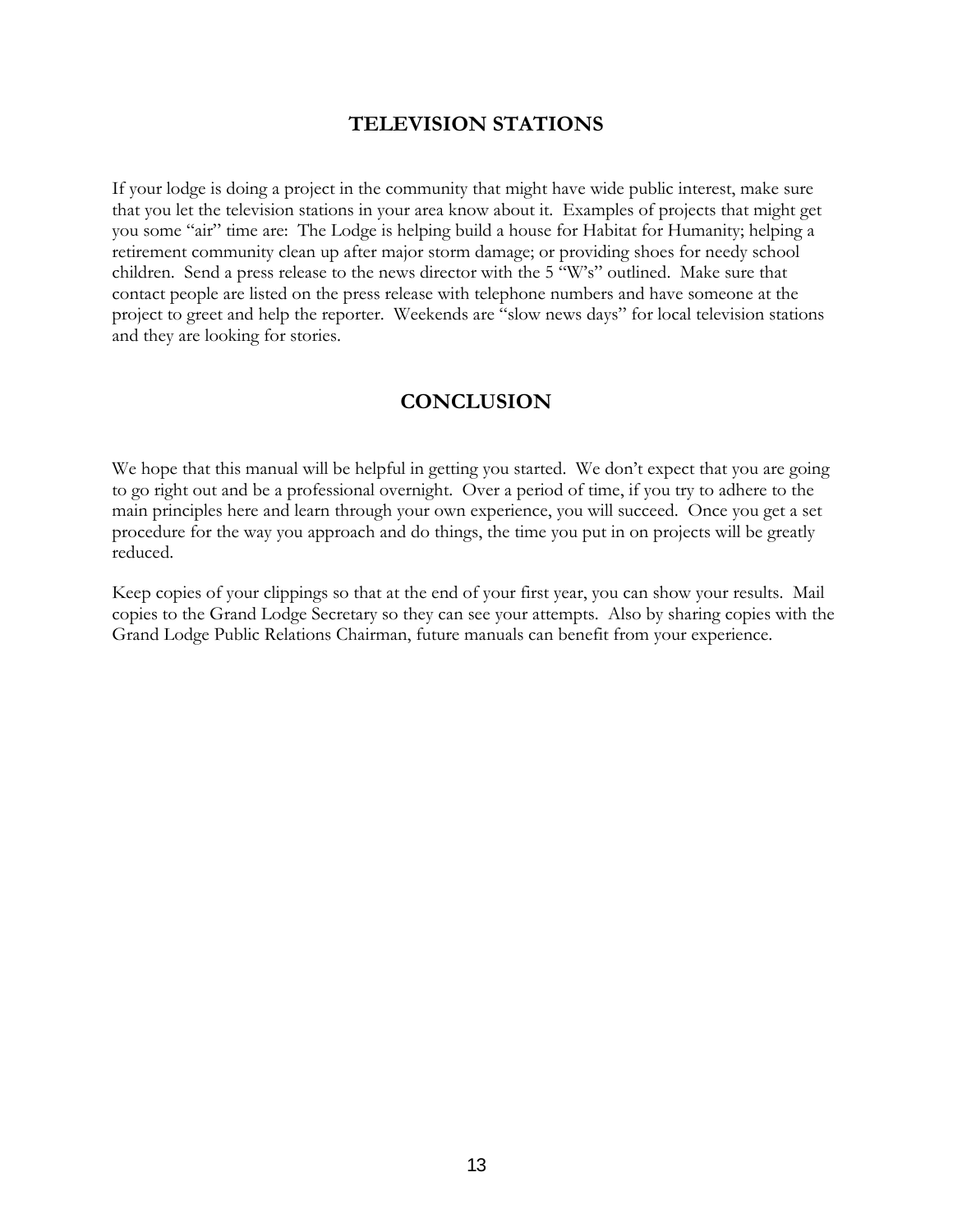#### **SAMPLES**

**Sample No. 1, Election of Officers**

#### **FOR IMMEDIATE RELEASE**

#### EVERYMAN'S MASONIC LODGE 1234 BUSY STREET OUR TOWN, IA 54321

from Ken Elliott (567-0617)

#### **IONIC MASONIC LODGE ELECTS OFFICERS**

Davin L. Hollaway, of Canyonville was elected master of Ionic Masonic lodge at the regular November meeting of the 80 year-old lodge, Tuesday night, November 16.

Hollaway succeeds John H. Jones at the helm of the 167 member lodge, and will be installed

along with the other officers at 7:30 p.m. Saturday, January 3, at the lodge hall, 126 Main Street.

The Masonic term of office runs from January 1 to January 1.

In addition to Hollaway, the lodge elected William P. Smith senior warden, Alex R. Johnson

junior warden, Charles Wells treasurer and Arthur J. Ray as secretary.

Hollaway will appoint six additional officers between now and December 27.

Ionic lodge was chartered by the Masonic Grand Lodge of Oregon in June, 1908.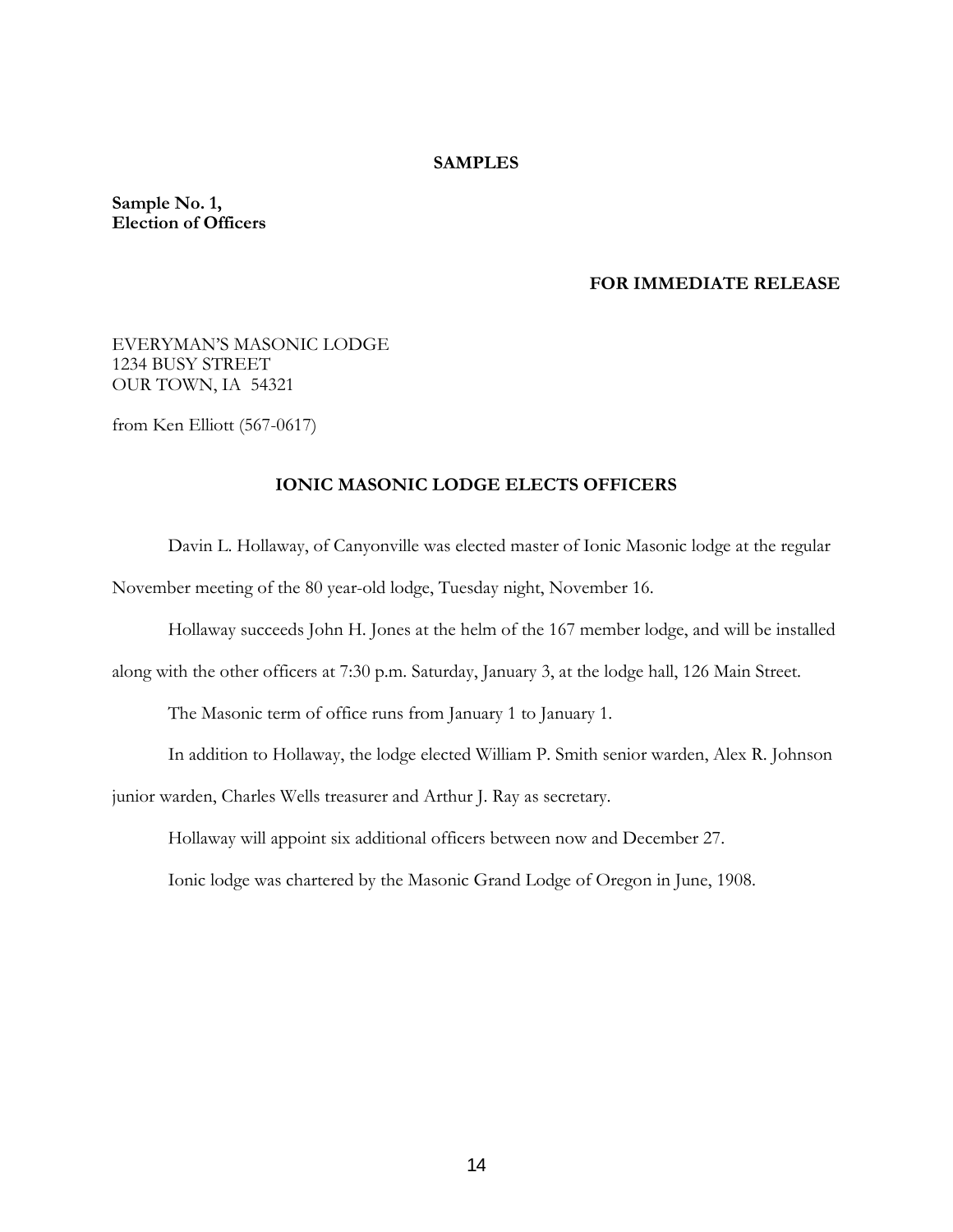**Sample No. 2, Scholarship Presentations (after the presentation)**

#### **FOR IMMEDIATE RELEASE**

EVERYMAN'S MASONIC LODGE 1234 Busy Street Our Town, IA 54321

from Ken Elliott (567-0617)

#### **SUSIE PUBLIC RECEIVES MASONIC SCHOLARSHIP**

Susan B. "Susie" Public received a \$1000 scholarship at a presentation Tuesday, April 18 at Everyman's Masonic Hall, Our Town. The presentation was made by Dalvin L. Hollaway, Master of Everyman's Masonic Lodge.

Susie will be attending the University of Iowa this fall, majoring in speech pathology. Following graduation she is planning on conducting speech therapy classes for disadvantaged

children.

"This will really be a big help," said Miss Public, "it is unbelievable how much tuition and books cost."

In making the presentation, Holloway told the group that this is the  $10<sup>th</sup>$  year in a row Everyman's Masonic Lodge has given scholarships to worthy students. Selection of the recipient is based on academic performance, need and field of study.

Miss Public is the daughter of Mr. & Mrs. John Q. Public of Our Town.

**Sample No. 3,**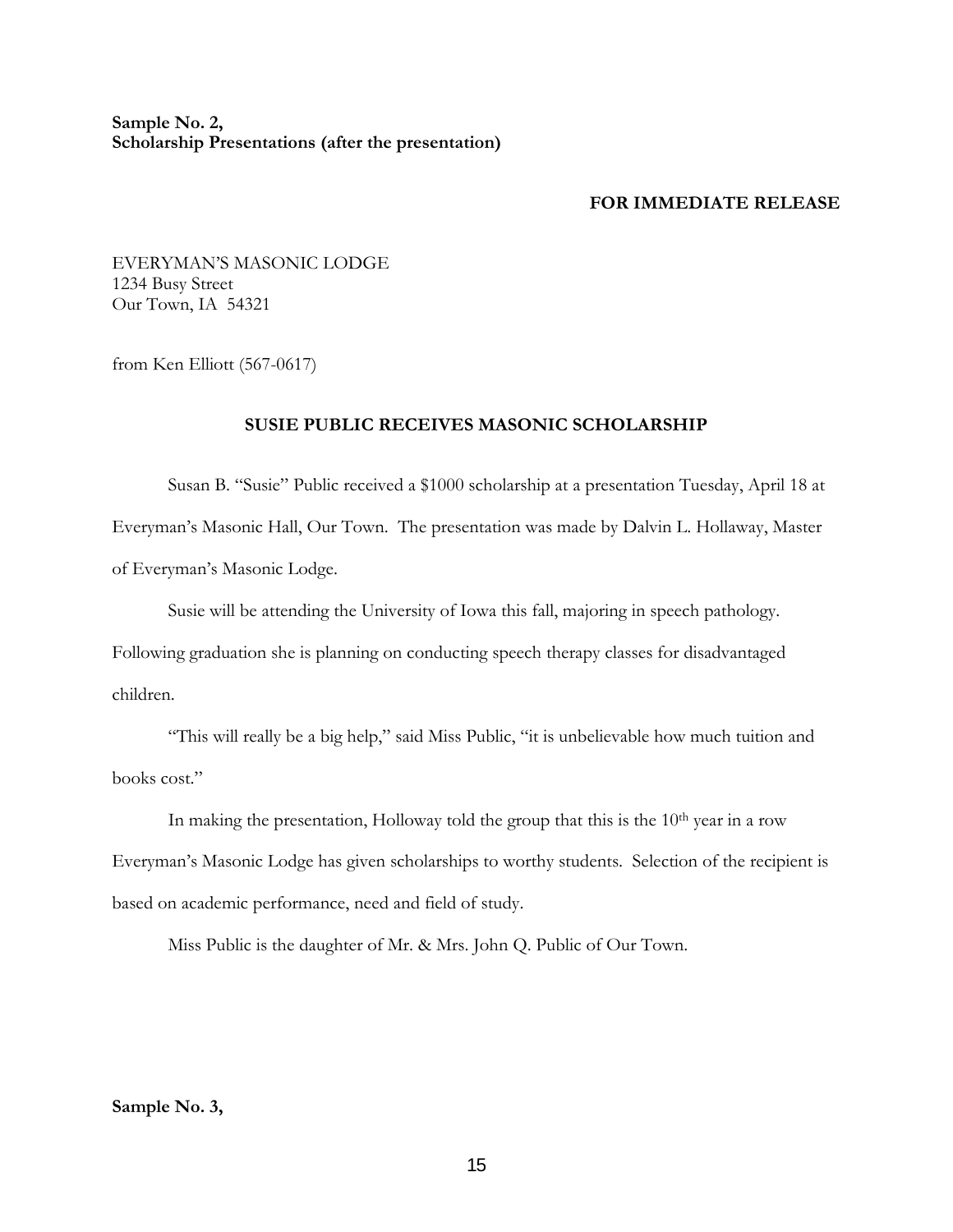EVERYMAN'S MASONIC LODGE 1234 Busy Street Our Town, IA 54321

from John Harvey (234-5678)

#### **BREAKFAST PLANNED TO BENEFIT NEW TOWN SIGN**

LaGrande's fifteenth annual Masonic breakfast, sponsored jointly by the LaGrande Masonic lodge and the Sylvia chapter of the Eastern Star, will be open to the public again Sunday morning, June 12, at the lodge hall, 123 Smith Street.

Quintin B. Estell, Master of the lodge, said breakfast will consist of hot cakes, sausage, scrambled eggs, toast and coffee. It will be served from 8 a.m. until noon at \$3.00 for adults and \$1.50 for children.

Profits from the breakfast, for which the food has been donated by local Hy-Vee and Dahls stores, will be used to rebuild the "Welcome to LaGrande" sign on Highway 17 just east of town. The sign blew down in the recent windstorm.

All residents of LaGrande and the vicinity are invited, according to Mr. Estell. First time visitors will be given a tour of lodge facilities.

Sophie Glutz is matron of the Eastern Star Chapter.

**Sample No. 4, Fund Raising (after the event)**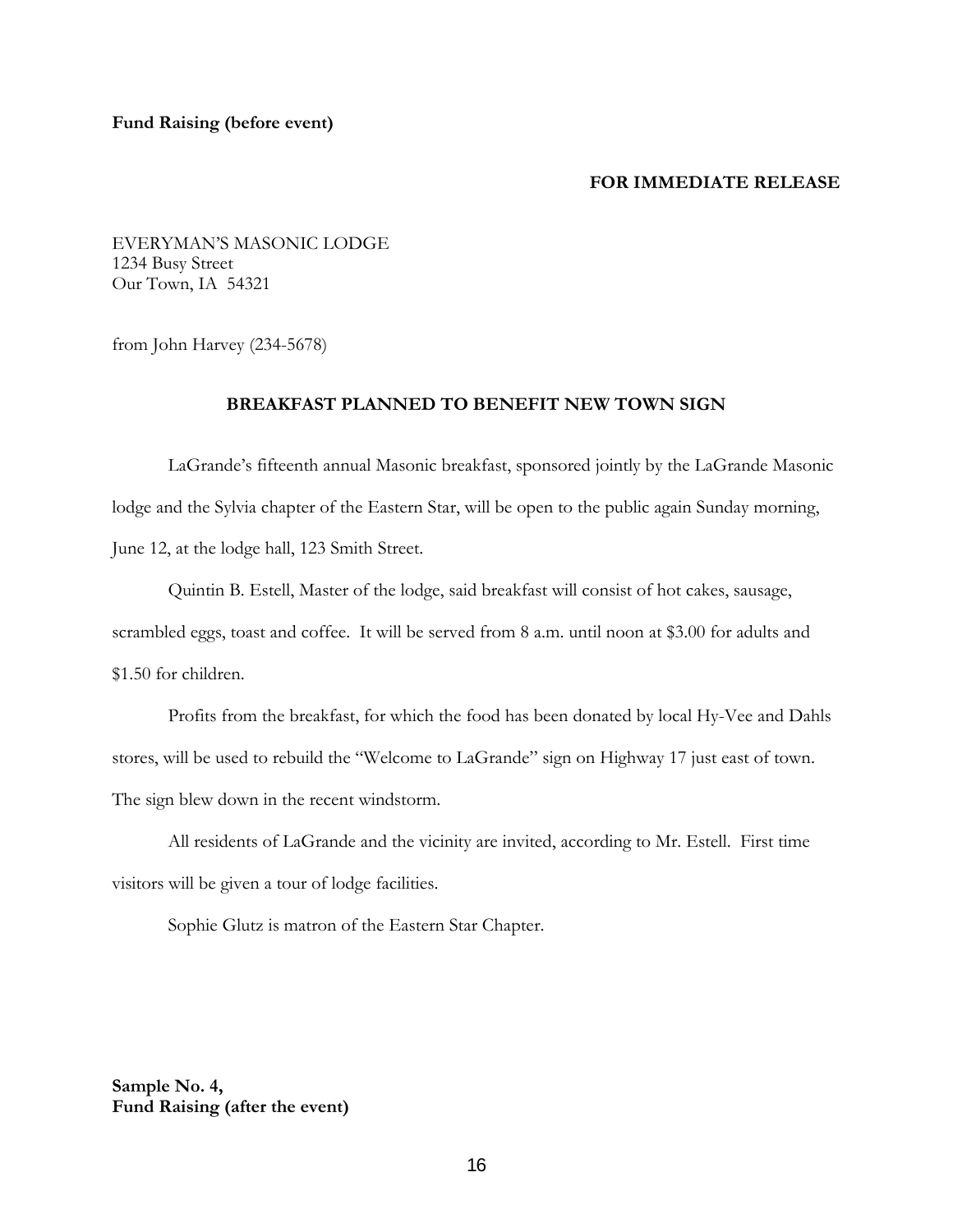EVERYMAN'S MASONIC LODGE 1234 Busy Street Our Town, IA 54321

from John Harvey (234-5678)

#### **SIGN FUND RAISER A BIG SUCCESS**

LaGrande's fifteenth annual Masonic breakfast raised more than \$2000 to help rebuild the "Welcome to LaGrande" sign on Highway 17, east of town. "Approximately 800 people enjoyed the breakfast," reported Quintin B. Estell, Master of the lodge. The annual Masonic breakfast is sponsored jointly by LaGrande Lodge No. 999, A.F. & A.M. and Sylvia Chapter of the Order of the Eastern Star. Sophie Glutz is Matron of the Eastern Star Chapter.

"We have a lot of fun doing these breakfasts," said Ms. Glutz, "and with this years income we have been able to donate more that \$20,000 to worthwhile projects in our community."

**Sample No. 5, Teacher - of - the - year/ Excellence in Education**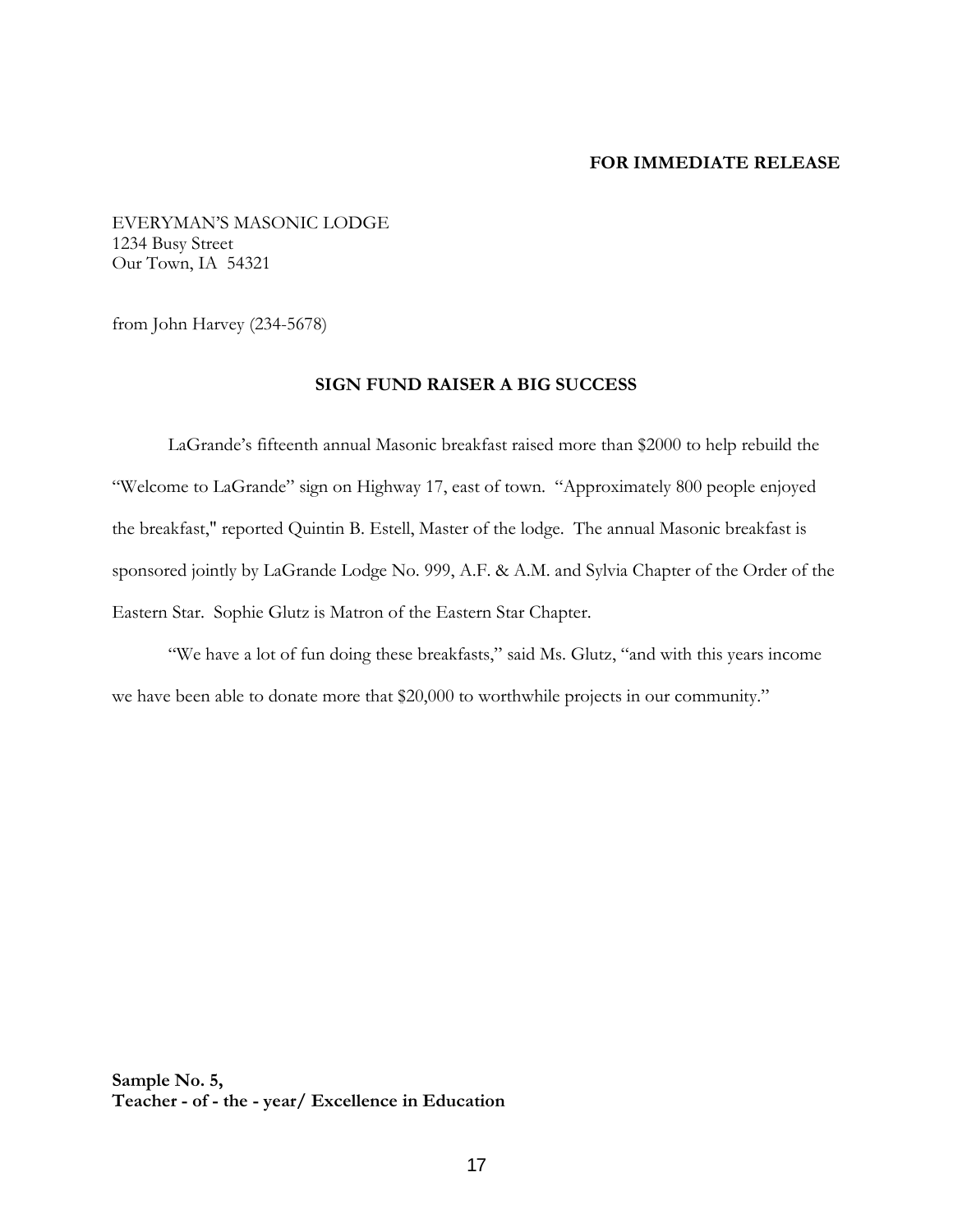EVERYMAN'S MASONIC LODGE 1234 BUSY STREET OUR TOWN, IA 54321

from Ken Elliott (567-0617)

#### **LOCAL STUDENTS AND TEACHER HONORED**

Two classroom instructors from the Corona-Pleasant Valley school district were honored recently for their efforts and effective teaching methods. Ms. Sally Jones, an art teacher in the high school and Mr. Jacob Ladder, who is a math instructor in the middle school were awarded certificates by Pleasant Valley Masonic Lodge. Present to make the awards to these two outstanding citizens was Dwight Medline, the Grand Master of Masons in Iowa.

Also honored were two students from the tri-county area. Robert Knight received a Grand Lodge of Iowa scholarship and plans to attend Iowa State University where he will major in Veterinary Medicine. He is the son of Mr. & Mrs. William Knight of Valley Junction. Kathleen Smith, daughter of Wanda Smith and the late John Smith was awarded a scholarship by the lodge, and will enroll in Central (Iowa) College this fall. She plans to become an elementary teacher following graduation.

These four local residents received their honors May 19th at a banquet at the Corona Community Center. Superintendent of Schools Damon Priestly was the featured speaker, and presented an illustrated talk on the advantages that the new high school has to offer for the young citizens of the area.

#### **Sample No. 6,**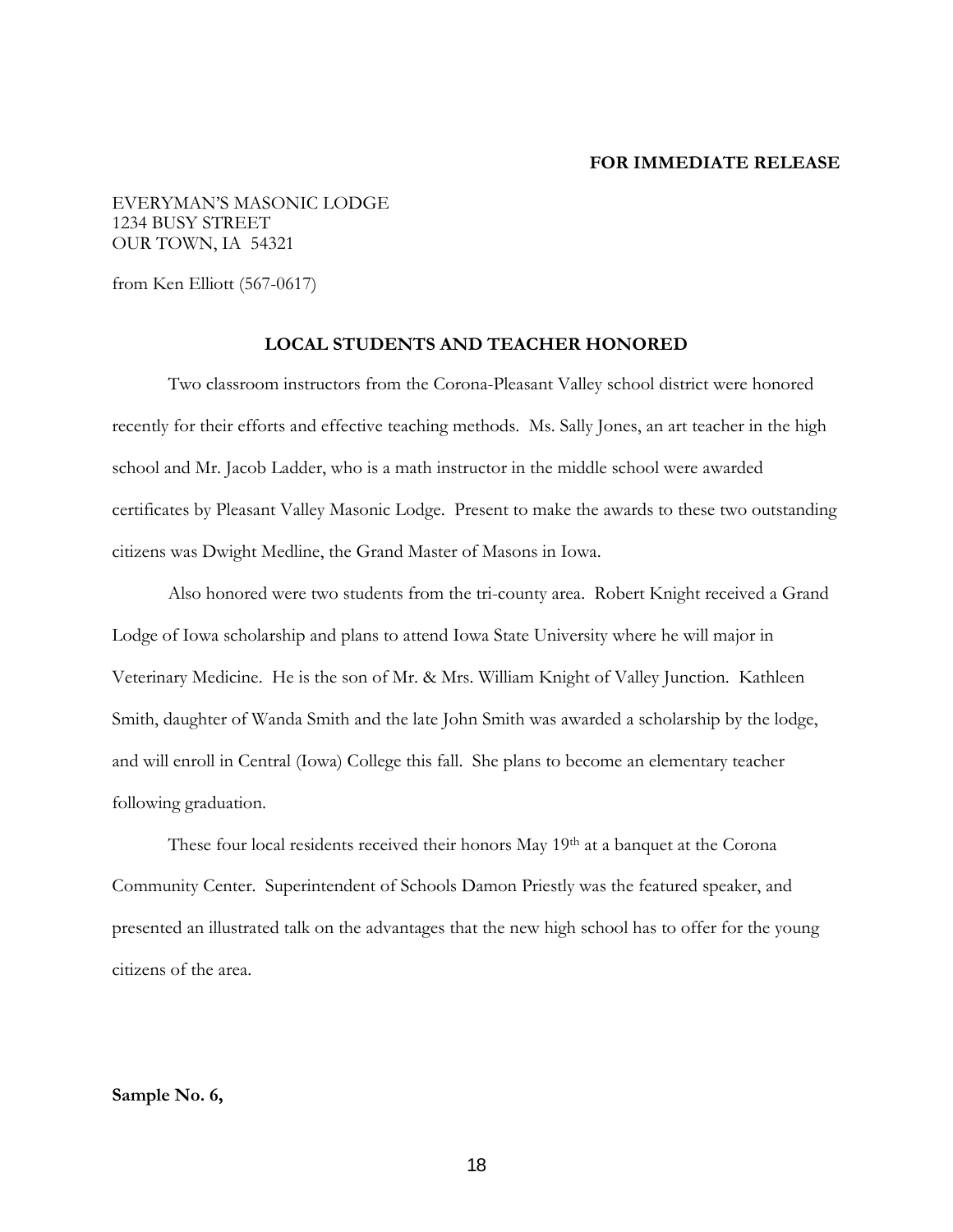#### **Lodge Awards**

#### **FOR IMMEDIATE RELEASE**

EVERYMAN'S MASONIC LODGE 1234 BUSY STREET OUR TOWN, IA 54321

from Ken Elliott (567-0617)

At the 156th Annual Convention of the Grand Lodge of Iowa in Sioux City, W.M.

\_\_\_\_\_\_\_\_\_\_\_\_\_\_ and the member of \_\_\_\_\_\_\_\_\_\_\_\_\_\_\_\_\_\_ Lodge No. \_\_\_\_\_\_\_ were honored

on September 15, during a special awards ceremony at the Sioux City Scottish Center as recipients of

#### (USE ONLY THE APPROPRIATE CHOICE)

the Lodge of the Year Award. the Plus One Award. both the Lodge of the Year and Plus One Awards.

These awards are in recognition of achievement and activity by the members of the Lodge in the areas of membership, community involvement, and charitable endeavors. These efforts reflect Masonry's continued commitment to the State of Iowa, its citizens and the principles of Brotherly Love, Relief, and Truth that have guided Masons since Masonry's inception. This year 51 lodges qualified for the Lodge of the Year Award, 97 lodges met the goals to qualify for the Plus One Award, and 17 lodges went the extra mile and qualified for both awards.

\_\_\_\_\_\_\_\_\_\_\_\_\_\_\_ Lodge was established in \_\_\_\_\_\_\_\_ and has been a part of

\_\_\_\_\_\_\_\_\_\_\_\_\_\_ community life since that time. Its members join with over 30,000 other Iowa

Masons who share pride in their state, their communities and their fraternity. If you would be

interested in leaning more about Masonry and \_\_\_\_\_\_\_\_\_\_ Lodge, please contact \_\_\_\_\_\_\_\_\_\_\_\_\_\_

 $at \_\_$ 

#### **Sample No. 7,**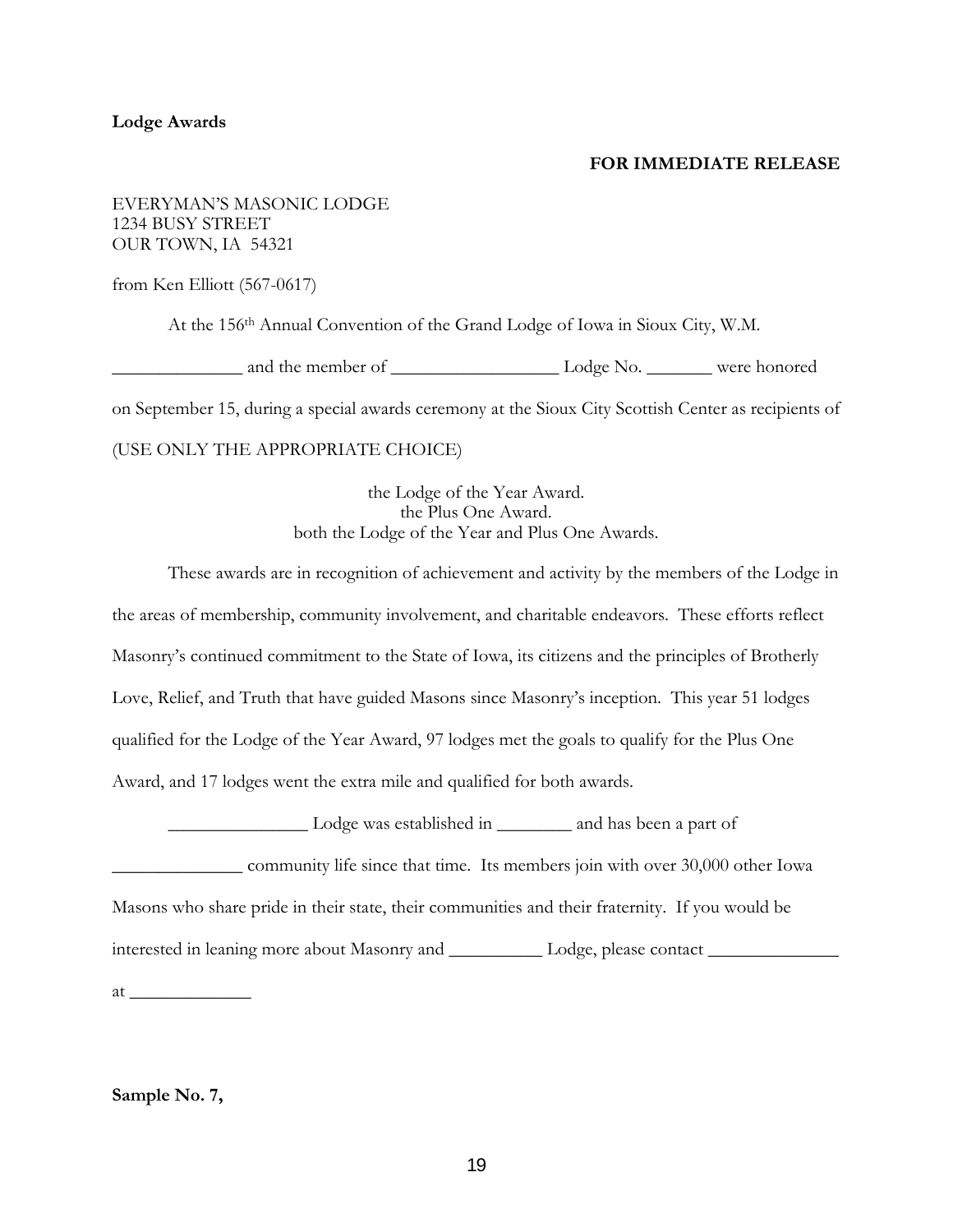#### **Grand Master's Visit**

#### **FOR IMMEDIATE RELEASE**

EVERYMAN'S MASONIC LODGE 1234 Busy Street Our Town, IA 54321

from Ima Mason (555-8394) (with photo of Jefferies) 123 Side Street Rodeburg, IA 65321

Glendon K. Jefferies of Ashland, Grand Master of Iowa's 30,000 Masons, will speak at a meeting of Masons in Roseburg Tuesday evening, October 4. Laurel Lodge, 2312 E. Casandra Street in Roseburg, will be host to the affair, according to Benjamin A. Reading, master of the lodge.

Members of the surrounding Masonic lodges will attend, together with their wives, as will several members of Oregon's Grand Lodge.

The meeting will open at 6:30 p.m., with dinner served by Rose Chapter of the Eastern Star. After dinner, Jefferies will meet with the Masons in the lodge room while the wives are entertained separately.

Jefferies' visit marks his first appearance in Roseburg since he was elected in June to preside over Iowa's 300 Masonic lodges. A retired forester, and former Marines captain, Jefferies is active in several phases of Masonry.

**Sample No. 8, Scholarship Awards**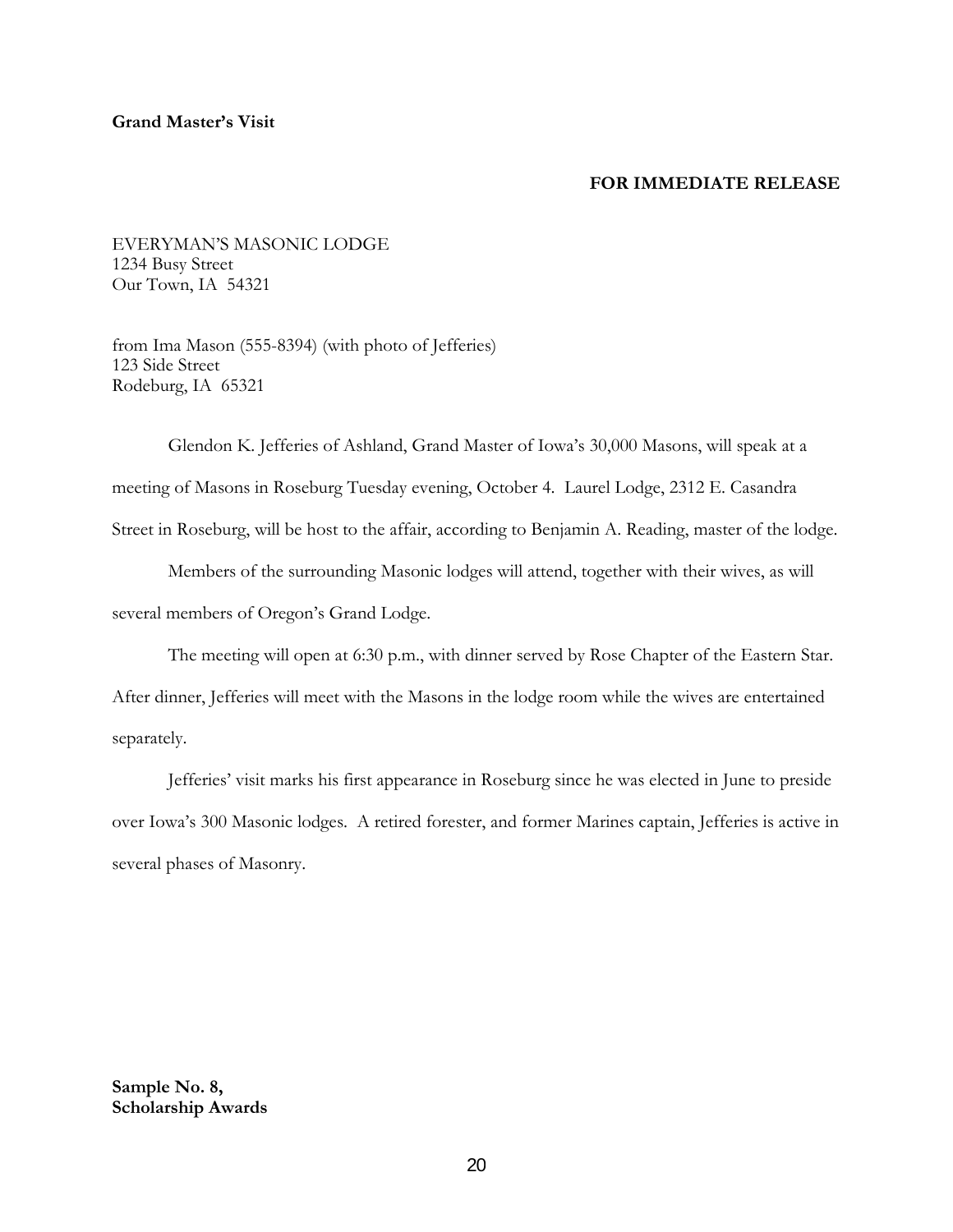#### IOWA MASONS AWARD \$150,000.00 IN SCHOLARSHIPS TO HIGH SCHOOL GRADS

CEDAR RAPIDS, Iowa - The Grand Lodge of Iowa, Ancient Free and Accepted Mason, has awarded scholarships totaling \$150,000.00 to 75 graduating seniors on Iowa's public high schools. The awards, \$2,000 each, are in recognition of the student's academic performance, community activities, leadership and financial need. The students were selected from among 899 applicants.

Local recipients include: (see attached list)

The Grand Lodge of Iowa has awarded more than \$1.2 million in scholarships from an endowment fund established to recognize the accomplishments and potential of young Iowans.

Believed to be the world's oldest fraternity, Masonry is an organization dedicated to building character among its members. Membership is open to men at least 18 years old. There are 270 Masonic lodges in communities across the state.

IF YOU HAVE QUESTIONS ABOUT THIS NEWS RELEASE, PLEASE CALL: Craig L. Davis, Grand Secretary, Grand Lodge of Iowa, 319-365-1438.

**Sample No. 9, Grand Lodge Scholarship sent by Grand Lodge (Prior to presentation)**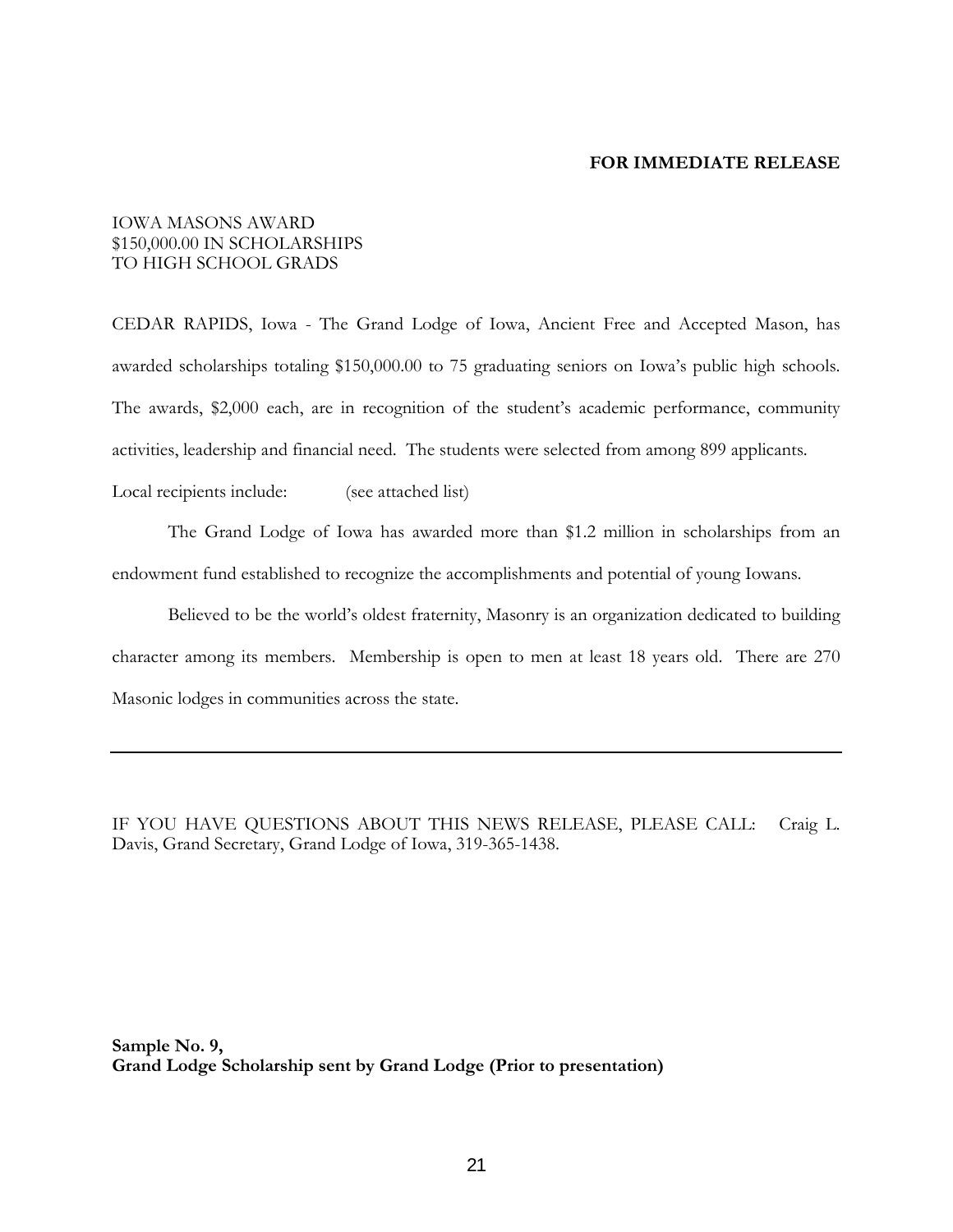GRAND LODGE OF IOWA A.F. & A.M. PO Box 279 Cedar Rapids, IA 52406-0279

From: Craig L. Davis, Grand Secretary 319-365-1438

#### **SUSAN Q. PUBLIC AWARDED SCHOLARSHIP FROM IOWA MASONS**

Susan Q. Public of Your Town has been selected to receive a \$2,000 college scholarship for the 2001-2002 academic year from the Grand Lodge of Iowa, Ancient Free and Accepted Masons. Members of the local Masonic Lodge will present the scholarship to Miss Public in the near future.

Miss Public is one of 75 graduating seniors of Iowa's public high schools to receive scholarships this year. The awards of \$2000 each are in recognition of the student's academic performance, community activities, leadership and financial need. The students were selected from among 899 applicants.

With the \$150,000 being given this year, the Grand Lodge of Iowa has awarded more than \$1.2 million in scholarships from an endowment fund established to recognize the accomplishments and potential of young Iowans.

Believed to be the world's oldest fraternity. Masonry is an organization dedicated to building character among its members. Membership is open to men at least 18 years old. There are 323 Masonic Lodges in communities across the state.

**Sample No. 10, Grand Lodge Scholarship (after presentation by local lodge)**

#### **FOR IMMEDIATE RELEASE**